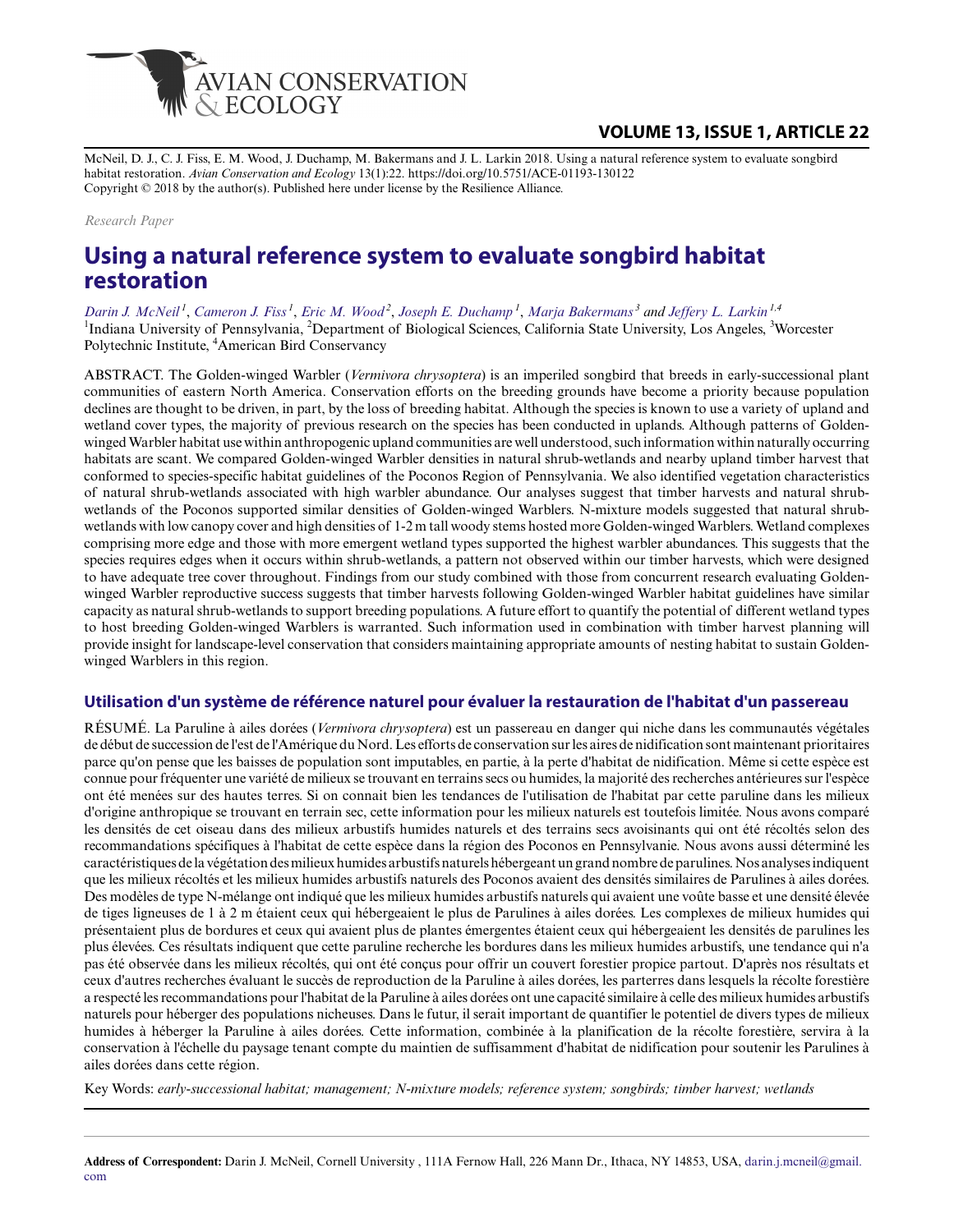#### **INTRODUCTION**

The Golden-winged Warbler (*Vermivora chrysoptera*) is a Neotropical-Neartic migratory songbird that nests in early successional habitats in eastern North America (Confer et al. 2011). The species has experienced long-term population declines throughout much of its North American breeding range (Rosenberg et al. 2016, Sauer et al. 2017). Researchers largely agree that breeding habitat loss is, in part, a driver behind Goldenwinged Warbler population declines, particularly in the Appalachian portion of the species' range (Rohrbaugh et al. 2016, Rosenberg et al. 2016). In fact, the species and its early successional nesting habitat are listed as priorities in several State Wildlife Action Plans (e.g., Pennsylvania Game Commission 2015). As such, efforts that increase the availability of breeding habitat for this imperiled species have been identified as a conservation priority (Buehler et al. 2007, Rohrbaugh et al. 2016).

To address this issue, a large-scale study was conducted to generate habitat management guidelines for the Golden-winged Warbler (Aldinger et al. 2015, Bakermans et al. 2015, Terhune et al. 2016). The products of this extensive effort included species-specific habitat management guidelines and a breeding grounds conservation plan (Bakermans et al. 2011, Roth et al. 2012). Both documents provide science-based guidance for the use of various management practices to create Golden-winged Warbler nesting habitat. These habitat guidelines are currently being implemented by several state and federal agencies on publicly managed lands. Additionally, the USDA-Natural Resources Conservation Service and U.S. Fish and Wildlife Service have initiated an incentive program called Working Lands for Wildlife [\(https://](https://www.nrcs.usda.gov/wps/portal/nrcs/detail/national/programs/initiatives/?cid=stelprdb1046975) [www.nrcs.usda.gov/wps/portal/nrcs/detail/national/programs/initiatives/?](https://www.nrcs.usda.gov/wps/portal/nrcs/detail/national/programs/initiatives/?cid=stelprdb1046975) [cid=stelprdb1046975\)](https://www.nrcs.usda.gov/wps/portal/nrcs/detail/national/programs/initiatives/?cid=stelprdb1046975) to promote the creation of Golden-winged Warbler nesting habitat on private lands in the Appalachian Mountains (Ciuzio et al. 2013).

Although implementation of timber harvest-based guidelines is the prominent method used to create Golden-winged Warbler nesting habitat in the Appalachian Mountains, naturally occurring wetlands also support breeding populations of this species in this region (Gill and Murray 1972, Confer et al. 2010). It was suggested by Hunter et al. (2001) that the historical abundance of naturally occurring wetlands may have been an important factor in the evolutionary history of the Goldenwinged Warbler. Golden-winged Warbler nest success in southern New York was higher in wetland communities as compared to adjacent upland communities associated with either power line right-of-ways or managed shrublands (Confer et al. 2010, however, see Streby et al. 2016). Confer et al. (2010) postulated that the long-term persistence of wetland-nesting Golden-winged Warblers in close proximity to upland-nesting Blue-winged Warblers (*Vermivora cyanoptera*) was the result of a source/sink dynamic between swamp forests and uplands of southern New York (Confer et al. 2010). Clearly, the research by Confer et al. (2010), though limited in scope, provided important insight regarding potential differences in Golden-winged Warbler reproductive success between upland and wetland communities. However, no published studies have compared Golden-winged Warbler habitat relationships between natural wetlands and upland timber harvests that meet the structural criteria presented in species-specific habitat management guidelines (i.e.,

Bakermans et al. 2011, 2015) and none have occurred within Appalachia where the species is most imperiled.

Wetlands constitute one of the only naturally occurring habitats used by Golden-winged Warblers today (Confer et al. 2011). This, coupled with the findings of Confer et al. (2010), suggest wetlands as a logical reference system for evaluating efforts to implement habitat management guidelines that target this at-risk species. Although we understand patterns of Golden-winged Warbler habitat use within anthropogenic upland communities quite well, such information within wetlands are scant, especially within Appalachia. As such, we collected avian and habitat data with two primary objectives in mind: (1) to compare the density of Golden-winged Warbler territories within timber harvests that met the species-specific criteria to that within a natural wetland reference system and (2) to describe patterns of Golden-winged Warbler habitat use within natural Appalachian shrub wetlands. Evaluation of Golden-winged Warbler use of shrub wetland and timber harvests in northeastern Pennsylvania will elucidate the relative contributions each system provides toward meeting Golden-winged Warbler habitat and population goals for the Appalachian Mountains presented in the species' conservation plan (Roth et al. 2012).

#### **METHODS**

#### **Study area**

We studied Golden-winged Warblers in the Poconos region of Pennsylvania (PA) where the species occurs at its highest statewide density (Larkin and Bakermans 2012). In addition to supporting many Golden-winged Warblers, the Poconos is known to support few Blue-winged Warblers and hybrid phenotypes are infrequent (Larkin and Bakermans 2012). The Poconos region of northeastern Pennsylvania is characterized by many rounded hills and low valleys (White and Chance 1882). The soils of the Poconos region are largely undeveloped inceptisols that are thin, acidic, and have even been described as "inhospitable to plant growth" (Oplinger and Halma 2006:14). Such soils are thus of little use to agriculture (White and Chance 1882) and the region is now almost completely forested with minimal contemporary agricultural influence (McCaskill et al. 2009). This forested landscape, although managed in part for timber production, remains dominated by mature mixed-oak and northern hardwood forests (80–110 yr), woody wetlands, and suburban areas scattered throughout (McCaskill et al. 2009). We studied Golden-winged Warblers within the largest expanse (> 32,000 ha) of public land within the Poconos region, the Delaware State Forest (DSF). The upland forest types within DSF vary with dry-oak (*Quercus* spp.) heath, scrub oak (*Q. ilicifolia*) barrens, and northern hardwood forests constituting the majority (Wherry et al. 1979). A diverse array of wetland types also occurred within DSF with hardwood swamps, coniferous bogs, sedge marshes, and alder swamps among the most common. In fact, this region of PA hosts the highest density of wetlands in the state (Majumdar et al. 1989). Many of these wetlands, while hosting significantly different plant communities than uplands, still maintain the vegetative structure that is attractive to nesting Golden-winged Warblers: herbaceous nesting substrate punctuated by abundant woody cover, mature forest edge, and tall, interspersed song perches, e.g., snags, trees.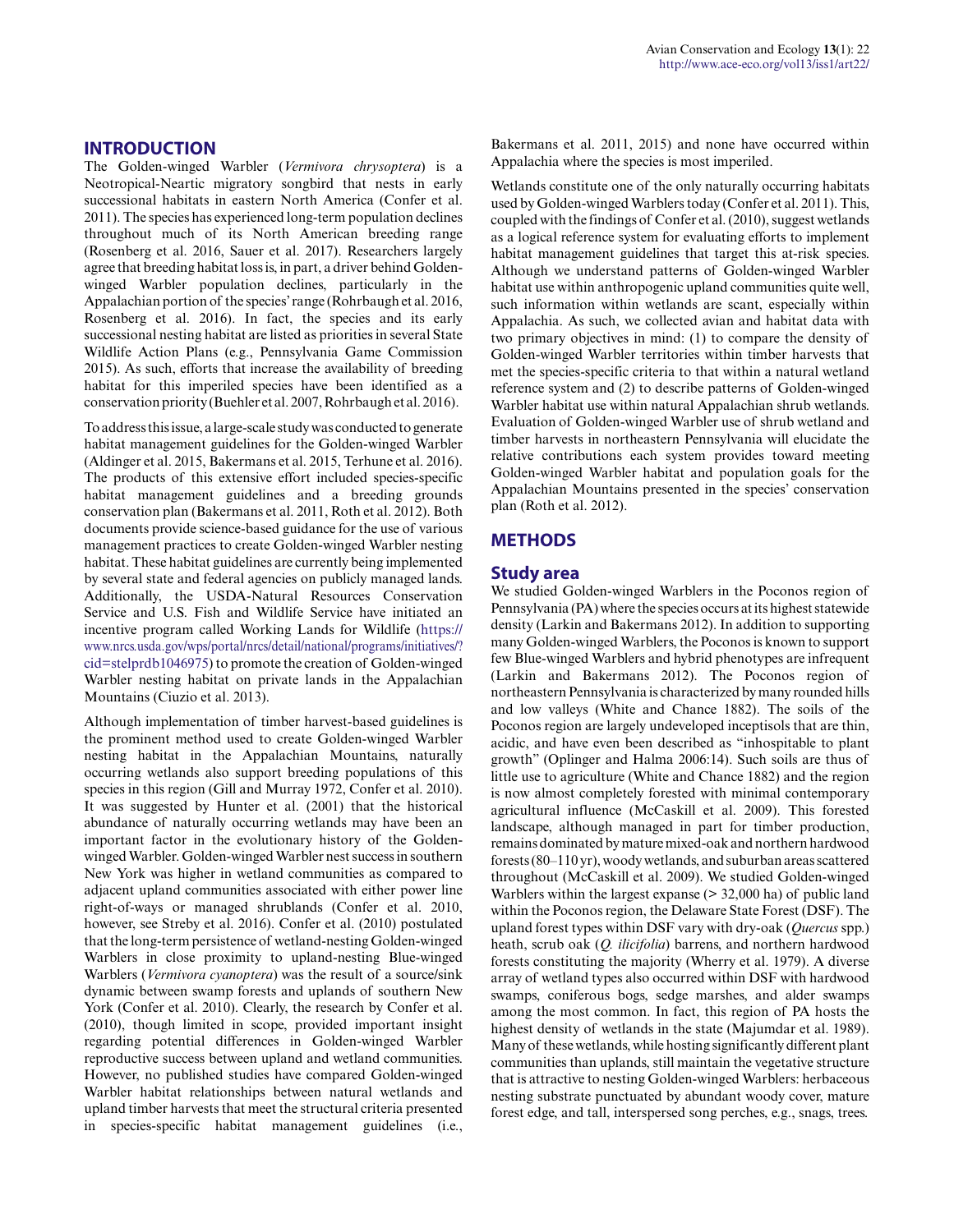#### **Site selection**

During 2014, we conducted avian point counts within DSF of which  $n = 32$  points were within 31 natural shrub-wetlands and  $n = 10$  points were within 7 upland timber harvests. In 2015, we surveyed 26 additional point count locations within 24 timber harvests. Thus, across both years of our study we conducted surveys at 32 wetland points (within 31 wetland patches) and 36 timber harvest points (within 31 stands). Because our goal was to evaluate the efficacy of Golden-winged Warbler best management practices (BMP) guidelines, we only selected harvests that conformed to the Golden-winged Warbler BMP guidelines (Bakermans et al. 2011). Specifically, timber harvests included in our study met all of the following criteria:  $(i) > 4$  ha in area, (ii) had residual basal areas ranging between 2.2–8.9 m²/ ha, (iii) abundance of regenerating woody stems, and (iv) were 1– 10 yr postharvest. The 36 timber harvests monitored were all regenerating timber harvests with a mean area of 26.4 ha (range: 7.3–75.1 ha), mean basal area of 4.04 m²/ha (range: 2.2–8.9 m²/ ha), and mean age of 3.1 yr postharvest (range: 2–7 yr). Though a variety of timber management prescriptions are used across northern Pennsylvania, overstory removals with scattered residuals (basal area: 2.3–4.6 m²/ha) like those examined here are among the most common practices used to diversify forest age classes in the region. Timber harvests each had 1–2 surveys placed within them in a stratified random manner with five stands each containing two surveys and the remaining 26 stands each containing one survey.

Although Golden-winged Warblers nest in a variety of wetland types including high-canopy wetland types (Confer et al. 2010, 2011), we focused sampling within a single wetland type: earlysuccessional palustrine wetlands. To select early-successional palustrine wetlands, we used ArcGIS version 10.2 (Environmental Systems Research Institute 2011) incorporating a combination of data (i.e., 2013 National Agriculture Imagery Program; USDA 2008, [http://datagateway.nrcs.usda.gov;](http://datagateway.nrcs.usda.gov) and the National Wetlands Inventory 2009 shapefile of Pennsylvania wetlands, [http://www.fws.gov/wetlands/\)](http://www.fws.gov/wetlands/) to define candidate shrubwetlands. Wetlands were selected as candidate locations if they were either freshwater emergent or shrub-wetland (Cowardin et al. 1979). Shallow, palustrine-type wetlands were further considered if they appeared (based upon visual examination of areal imagery) to be plant communities that were relatively open and dominated by shrubs and saplings (i.e., potential warbler habitat; Rossell et al. 2003). We used this same approach to delineate the boundaries of each shrub-wetland. We selected all wetlands that met these defined criteria within DSF. From this final list, we selected 31 continuous shrub-wetlands (i.e., uninterrupted by mature forest; range: 3–61 ha) that were in close proximity of our timber harvests. We placed two surveys within the largest wetland patch because of its large size while all other wetland patches contained a single point count each.

#### **Avian surveys**

To sample Golden-winged Warbler abundance within wetland and timber harvest, we placed point count stations within wetland and timber harvest interiors across DSF using a stratified-random sampling scheme. To generate stratified random points, we used the "create random points" tool in ArcGIS. We attempted to place all survey locations  $\geq 80$  m from an intact forest edge. We elected to ensure a distance of  $\geq 80$  m from mature forest edges when possible to maximize the area of target habitat (timber harvests and shrub wetlands) sampled because locations close to foresttarget habitat edge would have included nonfocal vegetation communities, e.g., mature forest, within the radius of detectability for Golden-winged Warblers. All timber harvests were large enough to keep points  $\geq 80$  m from the intact forest edge. Because of the size/shape of some wetlands, survey locations were necessarily < 80 m from a forest edge and placed at the center of the wetland. As a consequence, our mean distance from forest edge within wetlands was 79 m. We identified wetland centers using ArcMap and the "calculate geometry" tool. We ensured that points were > 250 m apart to avoid double-counting Goldenwinged Warblers (Ralph et. al 1995). The mean distance between points within the same habitat patch footprint was 431 m. Although the species is known to be occasionally detectable to 150 m (Kubel and Yahner 2007), we were unaware of any detections of the same GWWA at multiple points. Ultimately, this sampling scheme allowed us to survey an even number of point locations between wetlands and timber harvests.

To sample warblers at each point, we conducted standard point count surveys from 15 May to 15 June with two replicates each (*n* = 136 surveys across 68 points; Ralph et al. 1995). Each point count replicate occurred approximately 14 days apart. This onemonth survey window encompassed most of the Golden-winged Warbler breeding season while including minimal overlap with migration/postbreeding dispersal periods (Highsmith 1989). All avian surveys began each day at sunrise and concluded four hours postsunrise. Before each survey, we recorded weather conditions including the (1) Beautfort wind index (0–5) and (2) sky condition (% cloud cover) in addition to (3) time, and (4) date. Each point count lasted a total of 10 minutes and consisted of passive observation of the number of singing Golden-winged Warbler males. We also recorded the distance (m from observer) at which each male was first detected. Recent work by Toews et al. (2016) suggested that Golden-winged and Blue-winged Warblers may be two color morphs of the same species. With this in mind, it is the Golden-winged Warbler phenotype that is being considered for listing under the Endangered Species Act (Sewell 2009) and for which best management practices have been developed (Bakermans et al. 2011, Roth et al. 2012). As such, this study focused only on the Golden-winged Warblers. Although we noted all *Vermivora* sp. of both sexes, the focus of this study was phenotypically pure Golden-winged Warblers and only males were recorded. Although subtle hints of plumage introgression could not be discerned in the field (because this typically requires handling of birds), we considered "phenotypically pure Goldenwinged Warblers" (hereafter, Golden-winged Warblers) to be individuals with gray contour plumage, yellow secondary coverts, black throat/auriculars, and white malar/supercillium (Gill and Murray 1972). We attempted to visually confirm the phenotype of all singing *Vermivora* to allow exclusion of Blue-winged Warblers and phenotypic hybrids. This was done for the purpose of simplicity though we acknowledge that this does not address abundance of cryptic *Vermivora* hybrids, females, or nonterritorial males.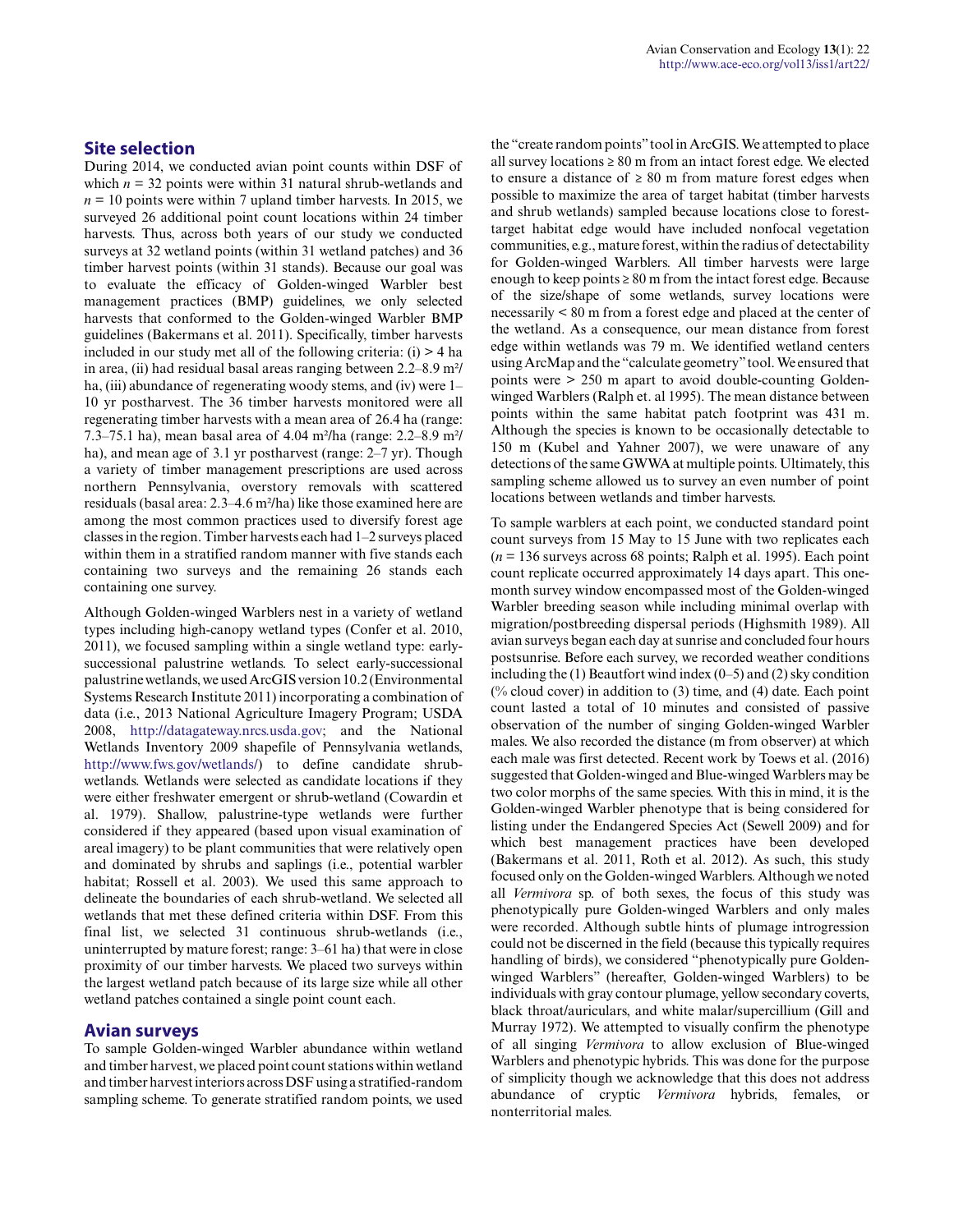### **Wetland microhabitat quantification**

In order to quantify the microhabitat variables relevant to warbler abundance, we conducted a vegetation survey at each point count location. We surveyed vegetation from 15 June to 15 July 2015. Vegetation surveys quantified two variable types: woody stems and plant strata. All vegetation data were collected along three radial transects, 100 m in length and oriented at 0°, 120°, and 240° from the point count location. Along each transect, both woody stems and plant strata measurements were taken at 10 "stops" (10 m apart; *n* = 30/point count location). Woody stem data consisted of a presence/absence for each of three size classes within a 1 m radius plot at each of 30 stops: "short"  $(0-1 \text{ m})$ , "medium"  $(1-2 \text{ m})$ m), and "tall"  $(> 2 m)$ .

Vegetation strata recorded at each stop consisted of the presence/ absence of the following: tree canopy, sapling, shrub, fern, forb, sedge, moss, leaf litter, and bare ground. Trees  $> 10$  cm in diameter-at-breast-height were classified as "canopy" and those  $\leq 10$  cm were considered saplings. Shrubs were woody plants with multiple primary stems (in contrast to single-stemmed saplings). Ferns were seedless vascular plants with compound fronds, e.g., sensitive fern, *Onoclea sensibilis*. Forbs were broad-leafed dicotyledonous plants, e.g., *Viola* spp. The plant category "sedge" included any monocotyledonous plant, however, was almost exclusively *Carex* spp. Plant strata were recorded with an ocular tube such that only strata that intersected with crosshairs in the ocular tube were considered present (modified from James and Shugart 1970, Thomas et al. 1996). Although a single stop could include multiple strata types, each stratum could only be represented once/stop and thus each point count location could have a maximum of  $n = 30$  occurrences for each stratum. Both woody regeneration and plant strata values were analyzed as percentages, i.e., % cover, because some sites had outer portions of transects truncated because of irregularly-shaped wetland boundaries.

#### **Broad-scale wetland quantification**

We used remotely sensed data to examine wetland communities at three spatial scales relevant to the species' life history and ecology: 150, 250, and 500 m radius. The 150 m radius was chosen because it aligns with the maximum distance within which 90% of our warbler detections were made (Buckland et al. 2005). The 250 m scale was chosen to represent the territory + immediate surrounding area, approximating the male home-range (Frantz et al. 2016, Wood et al. 2016). Finally, we included 500 m because several other studies have suggested forest cover type at the scale is important to Golden-winged Warblers (Streby et al. 2012, 2015, Wood et al. 2016). Around each point count location, we created 150, 250, and 500 m radius buffers in ArcGIS. Within each buffer, we quantified four features: (1) upland forest composition; (2) wetland composition; (3) early-successional edge; and (4) habitat structure, derived from remotely sensed imagery, i.e., image texture (Wood et al. 2012). To quantify upland forest cover, we used the 2011 National Land Cover Data set (NLCD; Fry et al. 2011). Land cover covariates at each of the three spatial extents consisted of the percent cover of deciduous forest and mixed (coniferous/deciduous) forest. To quantify wetland composition, we used the National Wetlands Inventory shapefile (USFWS 2014) to delineate wetland boundaries and types. We used these data and further classified all wetlands into five analysis categories

(i) shrub wetland (class: scrub/shrub), (ii) emergent wetland (class: emergent), (iii) deciduous forested wetland (class: forested, subclass: 1), (iv) coniferous forested wetland (class: forested, subclass: 4), and (v) open water. For sites with both scrub/shrub wetland and either "forested" or "emergent," the wetland fragment was classified as shrub wetland.

A previous study in the southern Appalachians found that Golden-winged Warblers nesting within a heavily managed wetland frequently incorporated wetland edges into their territories (Rossell et al. 2003). As such, we wanted to examine if Golden-winged Warblers exhibited a similar affinity for forestwetland edge in our study area. To assess the influence of edge on Golden-winged Warbler abundance in our wetlands, we created a 75 m wide buffer around the interior-edge of the wetland that extended away from the forest edge into the shrub wetland. We selected 75 m radius because it approximates the defended territory of Golden-winged Warbler within a wetland community (Rossell et al. 2003, Frantz et al. 2016). We used ArcGIS to create the 75 m edge buffer by visually digitizing the shrub wetland and intact forest boundary on National Agriculture Imagery Program (NAIP) orthophotographs (2013, Pike County, Pennsylvania). The proportion of the 250 m and 500 m spatial extents that consisted of 75 m edge buffer was categorized as "shrub wetland edge."

We calculated image texture for each spatial extent (St-Louis et al. 2006) to model the effects of structural heterogeneity on Golden-winged Warbler abundance (Confer et al. 2011, Wood et al. 2016). Image texture captures the variability in vertical and horizontal vegetation structure (Wood et al. 2012), and has been successfully employed to characterize habitat, at both fine- and broad-extents, for Golden-winged Warblers in New York and Pennsylvania (Wood et al. 2016). We used raster images from the NAIP orthophoto 2013 for Pike County as a base with which to calculate the texture (St-Louis et al. 2006; Fig. 1). To calculate the image texture at the three spatial scales, we used the "focal statistics" tool in ArcGIS to calculate attributes of the NAIP image raster values. By doing this for a neighborhood of 5x5 cells (1 m resolution), we used ArcGIS to estimate the raster value means and standard deviations around each location. Using these two values, we calculated the average coefficient of variation, i.e., structural heterogeneity, for the entire 150, 250, and 500 m spatial extent for each survey point.

#### **Density estimation and comparison**

To compare Golden-winged Warbler territory densities between natural shrub wetlands and managed timber harvests, we used distance sampling (Thomas et al. 2010). Distance sampling allowed us to generate easily interpreted estimates of density in territories/hectare. We generated density estimates using program DISTANCE version 6.2 (Thomas et al. 2010). DISTANCE uses object, e.g., animal, observation data in the form of distances to generate densities across a given level of resolution (Thomas et al. 2010, Marques et al. 2011). DISTANCE models a detection function for the dataset to generate density estimates based on the distances at which animals were observed from the survey location (Thomas et al. 2010). Prior to the final analysis of this dataset, we ran a set of models in program DISTANCE using appropriate combinations of key function and series expansion and ultimately selected the model with the lowest AIC value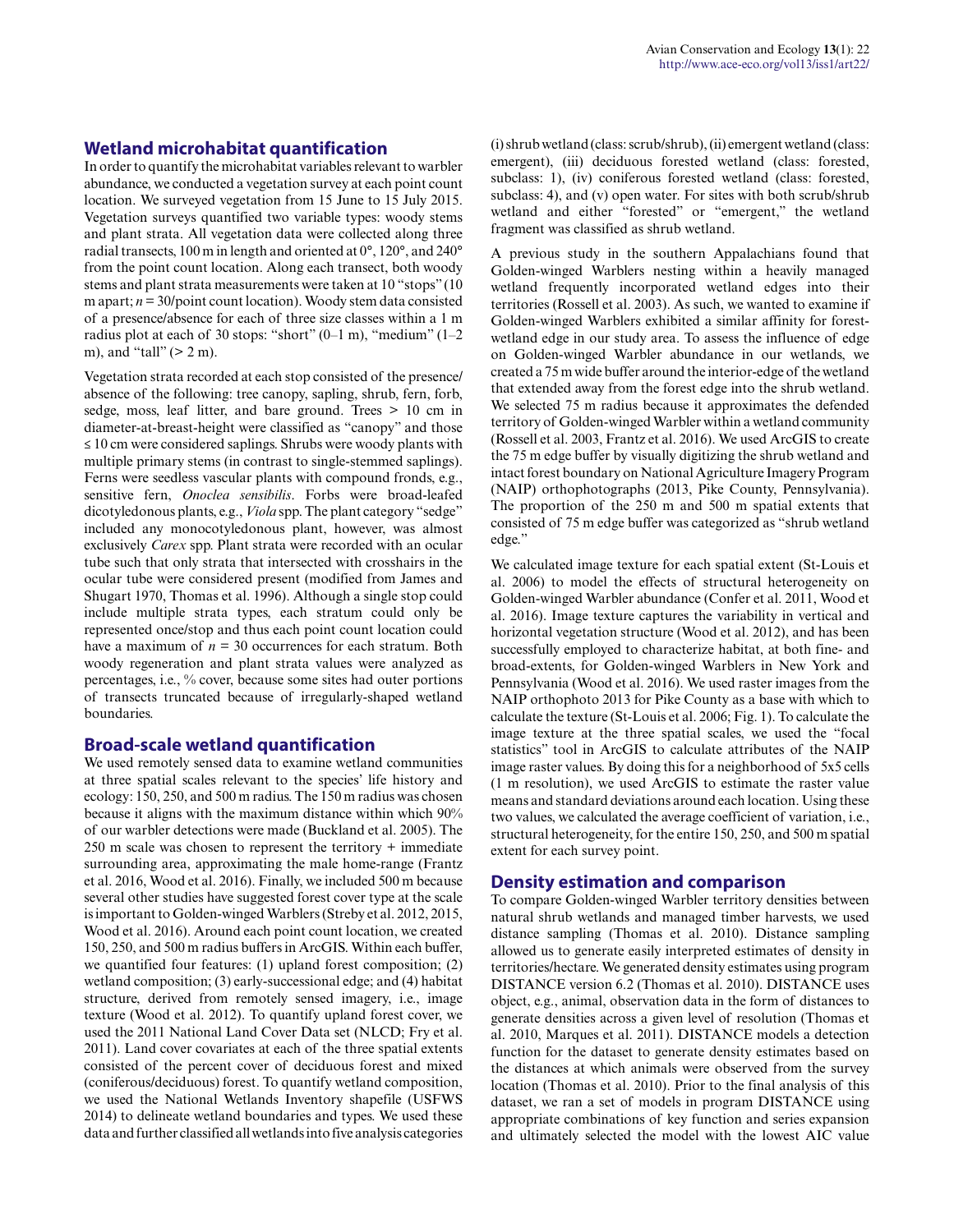(Buckland et al. 2005). The model with the lowest AIC for our dataset was a detection function with a hazard rate key function, and was thus selected for the data analysis (Buckland et al. 2005). Prior to DISTANCE analyses, we truncated the outer 10% of detections from our dataset as is recommended for distancesampling analyses (Buckland et al. 2005). For the remaining observations, we ran a model with stratum-level, i.e., point, resolution estimates for both density and encounter rate but a global detection function.

**Fig. 1**. An example of macro-extent image texture (500 m radius) for a wetland point count location in northeastern Pennsylvania. The image texture used National Agriculture Imagery Program (NAIP) ortho rasters (A), which were converted to an image "texture" (B). Although superficially the image texture looks like a color conversion of the original NAIP raster, closer inspection reveals that the NAIP image shows photographic habitat characteristics (C), while the image texture characterizes the structural complexity (D).



## **Wetland habitat modeling**

In addition to density, we also examined how abundance varied as a function of habitat covariates. To accomplish this, we created N-mixture models using the "unmarked" package in R (Kéry and Royle 2015, R Core Team 2016). N-mixture models allowed us to model variation in abundance across wetlands while simultaneously accounting for imperfect detection probability (Thompson 2002, Royle et al. 2005). Detection probability () is modeled within N-mixture models using repeated counts via a binomial distribution (Royle 2004). The latent abundance state (λ), in contrast, was modeled with a Poisson distribution (Royle 2004, Kéry and Royle 2015) using a logit link function. To evaluate and account for overdispersion, we estimated for our most parameterized model and adjusted within models. For each model, we calculated Quasi Akaike's Information Criterion

adjusted for small sample size and  $> 1.0$  (QAIC<sub>c</sub>), models were ranked by descending  $QAIC_c$  and compared to a null (interceptonly) model. Prior to habitat modeling, we estimated pairwise Pearson's correlation coefficients and ensured that there were no redundant variables within the dataset (*r* > 0.70; Sokal and Rohlf 1969). We found two variables ("> 2 m woody stems" and "open water") to be redundant with "shrub cover" and "image texture," respectively so these variables were not analyzed.

To model habitat relationships while accounting for detection probability, we modeled detection probability separately, then abundance separately at each spatial scale; in particular, we modeled habitat relationships using two submodels (and) where the best-performing detection model was incorporated into all consecutive abundance models. We modeled using four surveyspecific covariates: wind index, sky condition, time since sunrise, and day of season. We then modeled using four suites of two data types; suite I varied warbler abundance as a function of microhabitat while suite II varied abundance as a function of 150, 250, and 500 m radius broad scale habitat covariates. Each model incorporated the best model as well as included an intercept + singular habitat covariates. Because of sample size limitations, we did not include quadratic terms within our models. We ranked models within each suite according to  $QAIC_c$  and models < 2.0  $QAIC<sub>c</sub>$  of a top model were considered competing models (Burnham and Anderson 2002). We assessed the biological significance of model effects by (1) evaluating whether each was  $\leq$  2.0 ∆QAIC<sub>c</sub> of a null model and (2) whether 85% confidence intervals of model  $\beta$  terms overlapped with zero (suggesting weak covariate effects; Arnold 2010).

# **RESULTS**

## **Density comparison**

We made a total of 126 male *Vermivora* spp. detections of which 120 were phenotypic Golden-winged Warblers. These occurred between 6–250 m from observers. Of the 120 Golden-winged warblers, 70 and 50 were detected in timber harvests and wetlands, respectively. Of the 70 Golden-winged Warblers detected within timber harvests,  $n = 29$  and  $n = 41$  were detected in 2014 and 2015, respectively. When we truncated the outermost  $10\%$  ( $n = 12$ ) of detections (Buckland et al. 2005), the remaining sample (*n* = 108; 66 within uplands and 42 within wetlands) excluded observer detections at distances 185–250 m. Based on the raw point count data, the naïve rate of occupancy for upland timber harvest surveys was 0.69 (25/36) while the wetlands, in contrast, had a naïve occupancy of 0.58 (18/32). The mean number of warblers observed per survey was 0.97 males/timber harvest survey and 0.78 males/wetland survey. When only sites with detections were considered, the average number of males detected/ survey increased in wetlands to 1.32 males/survey. Because timber harvests were all managed using Golden-winged Warbler - BMP and were all assumed to be suitable as habitat, analogous comparison was not made.

Estimated site-level density across all timber harvest and wetland sites combined was 3.57 (95%CI:  $\pm$  1.30) males/10 hectares. Density estimates across all surveyed locations were 4.41 (95%CI: ± 1.46) males/10 ha for managed upland timber harvests and 2.7 (95%CI:  $\pm$  1.1) males/10 ha for wetlands (Fig. 2). Because all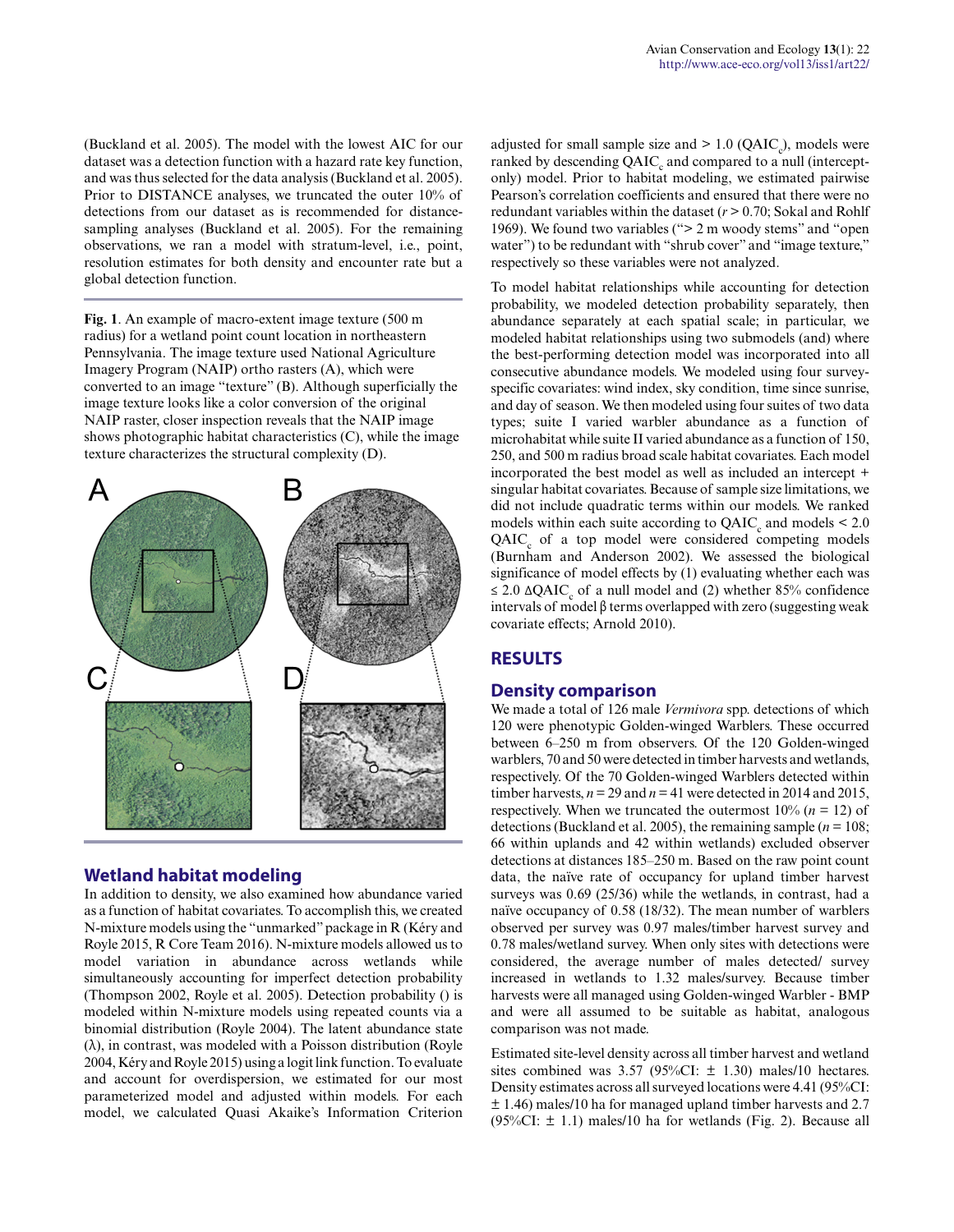upland timber harvests studied here conformed to Goldenwinged Warbler habitat guidelines (Bakermans et al. 2011) whereas some of the wetlands we surveyed may have ultimately been unsuitable as habitat for nesting Golden-winged Warblers, we also examined densities between sites with confirmed occupancy between habitat types. When only considering sites where Golden-winged Warblers were observed, the density estimate for wetland sites increased to  $5.5(95\%CI: \pm 1.2)$  males/10 ha (Fig. 2). Between wetland sites with confirmed occupancy and all timber harvests, density estimates overlapped widely, and thus density was not different between the two community types (twotailed t-test:  $P = 0.38$ ).

**Fig. 2**. Densities of Golden-winged Warbler (*Vermivora chrysoptera*) males across all sites (left) and managed sites as compared only to shrub wetland sites with confirmed occupancy (right). Values generated in program DISTANCE and represent the density of males/10 ha of early-successional habitat. Error bars represent 95% confidence intervals.



# **Wetland habitat modeling**

To model detection probability of Golden-winged Warbler males, we generated a set of five detection models within the N-mixture framework and ranked them according to their QAICc (Table 1). Because c-hat  $= 1.05$  (slightly overdispersed), we adjusted in all of our N-mixture models (detection and abundance). We ranked all detection models, and, while all models were "plausible"  $(\Delta \text{QAIC}_{c} < 4.0)$ , the null (intercept only) model for detection was ranked as the highest model. As such, this null detection model was used in consecutive abundance modeling  $(p[.], \lambda[...])$ . QAIC<sub>c</sub> for  $p(.)$ ,  $\lambda(.) = 134.46$ .

Model suite I examined how warbler abundance varied as a function of microhabitat features within 100 m of survey locations. The best-ranked microhabitat model included a term for percent canopy cover (Table 2) describing a negative relationship with abundance (Fig. 3). Although this model had no competing models, a model including a term for density of medium height (1–2 m) woody stems was superior to the null model ( $> 2.0$  QAIC<sub>c</sub>) suggesting its positive relationship with warbler abundance (though weaker than  $\lambda$  [canopy]). A model including a term for sedge cover also ranked higher than the null, however, it was  $\leq 2.0 \text{ QAIC}_{c}$  of the null and therefore not a detectable relationship. Both the canopy model and the medium height woody stem model included covariate β estimates, which did not include zero in their 85% confidence intervals, and their effects were therefore biologically significant.

**Table 1**. Detection models used in N-mixture modeling that examined how wetland-breeding Golden-winged Warbler (*Vermivora chrysoptera*) detection probability varied as a function of survey covariates. For each model, we calculated Quasi Akaike's Information Criterion adjusted for small sample size  $(QAIC<sub>c</sub>)$ .  $QAIC<sub>c</sub>$  accounted for minor overdispersion within candidate sets (c-hat  $= 1.05$ ). Models are shown in order of descending rank (> QAIC<sub>c</sub>). Also reported are model weights  $w_i$ for model i, number of parameters (K), as well as the -2 Quasi Log(likelihood). The highest-ranking model as well as other statistically informative models are shown including parameter estimates and 95% confidence intervals.  $QAIC_c$  for p(intercept  $only) = 134.46$ 

| Model parameters              | ∆OAIC | w    | -2QLogLik |
|-------------------------------|-------|------|-----------|
| p (intercept only)            | 0.00  | 0.38 | -66.99    |
| $p(int + time since sumrise)$ | 1 23  | 0.21 | $-66.26$  |
| $p(int + wind)$               | 1.71  | 0.16 | $-66.51$  |
| $p$ (int. + day of season)    | 2.15  | 0.13 | -66 74    |
| $p$ (int. $+$ sky condition)  | 2.31  | 0.12 | $-66.83$  |

**Fig. 3**. Golden-winged Warbler (*Vermivora chrysoptera*) male abundance as a function of vegetation covariates explored in model suite I. Abundance varied as a function of canopy cover (the best ranked model, A) in a negative fashion. Goldenwinged Warbler abundance also varied positively as a function of increasing density of medium (1-2 m tall) woody stems (i.e., shrubs and saplings, B)



When we considered broad-scale habitat effects on abundance, we observed multiple patterns repeated across the three spatial extents examined (Table 3). The area (ha) of emergent wetland cover was a highly-ranked model at all three spatial extents and described a positive relationship with warbler abundance (Fig. 4A). Percent wetland shrub edge was also a highly ranked model (competing with emergent wetland cover) at both scales at which it was considered; wetland complexes comprising more wetland shrub edge hosted more Golden-winged Warblers than did larger complexes that comprised lower percentages of wetland shrub edge (Fig. 4B). The positive correlation of percent emergent wetland and percent wetland shrub edge with Golden-winged Warbler abundance was consistent across all three spatial scales. Although several other models (e.g., texture at 150 m and 500 m scales) ranked higher than the null model  $(p[.], \lambda[.])$  at various scales (Table 3),  $\text{QAIC}_{\text{c}}$  values for these models were always < 2.0 of the null and therefore its statistical equivalent.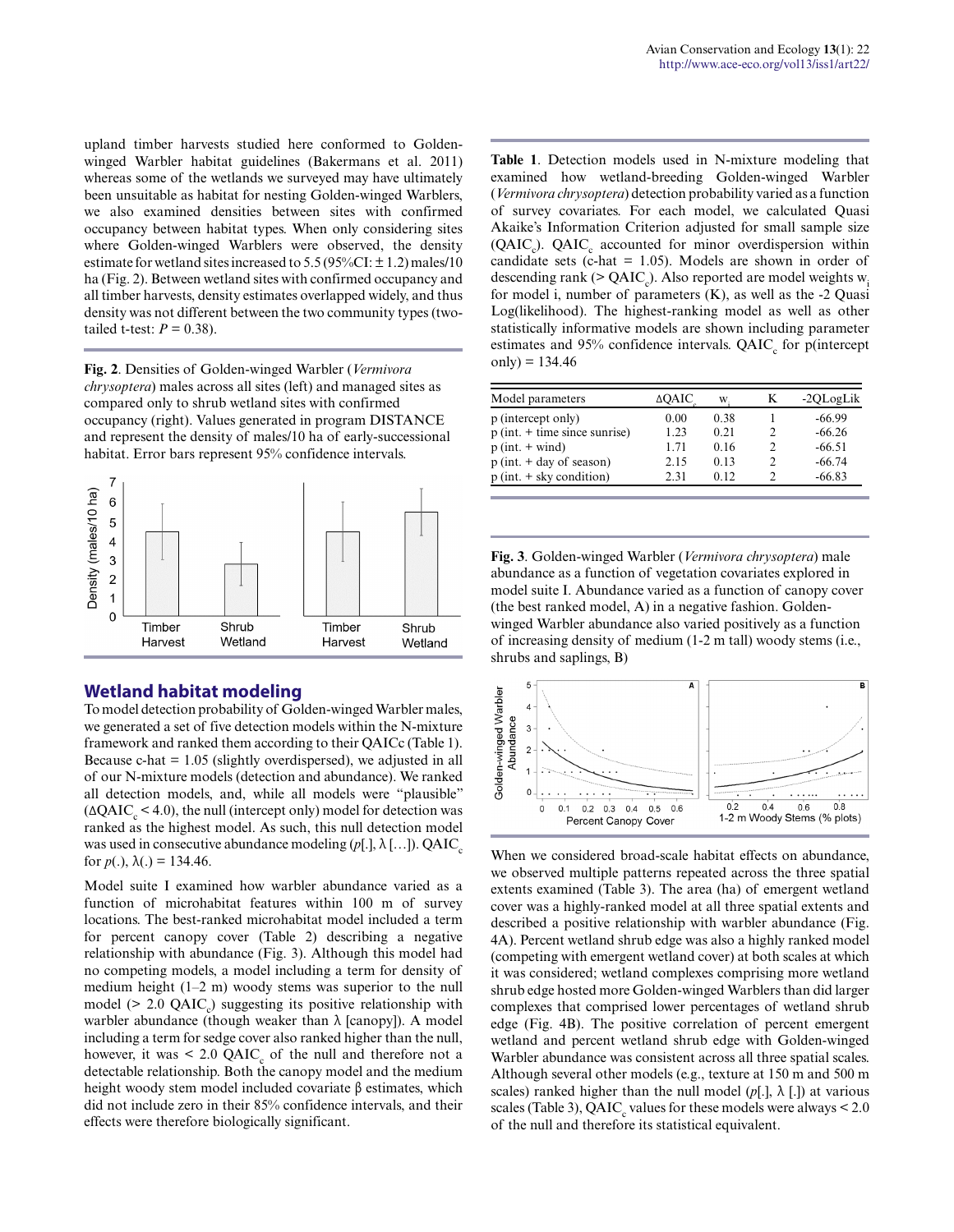**Table 2**. Model suite I: N-mixture model sets that examined how wetland-breeding Golden-winged Warbler (*Vermivora chrysoptera*) abundance varied as a function of vegetation covariates. For each model, we calculated Quasi Akaike's Information Criterion adjusted for small sample size (QAIC). QAIC<sub>c</sub> accounted for minor overdispersion within candidate sets (c-hat  $= 1.05$ ). Models are shown in order of descending rank (delta  $QAIC<sub>c</sub>$ ). Complete models included both detection (p) and abundance (lambda) submodels. Also reported are model weights  $w_i$  for model i as well as the number of model parameters (K). The highestranking model as well as other statistically informative models are shown including parameter estimates and 95% confidence intervals. For relevant models, model beta estimates are also shown (85%CI)

| Model parameters                         | $\triangle$ QAIC | W.   | K              | Beta coefficients                                                 |
|------------------------------------------|------------------|------|----------------|-------------------------------------------------------------------|
| $p(.)$ , $\lambda$ (int. + canopy)       | 0.00             | 0.75 |                | $\beta_1$ = 0.88 (0.19 - 1.56), $\beta_2$ = -4.04 (-6.93 - -1.14) |
| $p(.)$ , $\lambda$ (int. + medium woody) | 4.67             | 0.07 | 2              | $\beta_1$ = -1.17 (-2.65 - 0.3), $\beta_2$ = 1.99 (0.11 - 3.87)   |
| $p(.)$ , $\lambda$ (int. + sedge)        | 5.36             | 0.05 | 2              |                                                                   |
| $p(.)$ , $\lambda$ (intercept only)      | 6.73             | 0.03 | 1              |                                                                   |
| $p(.)$ , $\lambda$ (int. + elevation)    | 7.06             | 0.02 | 2              |                                                                   |
| $p(.)$ , $\lambda$ (int. + large woody)  | 7.74             | 0.02 | 2              |                                                                   |
| $p(.)$ , $\lambda$ (int. + sapling)      | 8.11             | 0.01 | 2              |                                                                   |
| $p(.)$ , $\lambda$ (int. + small woody)  | 8.68             | 0.01 | 2              |                                                                   |
| $p(.)$ , $\lambda$ (int. + forb)         | 8.92             | 0.01 | 2              |                                                                   |
| $p(.)$ , $\lambda$ (int. + moss)         | 8.92             | 0.01 | $\overline{c}$ |                                                                   |
| $p(.)$ , $\lambda$ (int. + no woody)     | 9.11             | 0.01 | $\mathfrak{D}$ |                                                                   |
| $p(.)$ , $\lambda$ (int. + shrub)        | 9.26             | 0.01 | 2              |                                                                   |
| $p(.)$ , $\lambda$ (int. + fern)         | 9.36             | 0.01 | 2              |                                                                   |

**Fig. 4**. Golden-winged Warbler (*Vermivora chrysoptera*) male abundance as a function of the best-supported 250 m scale Nmixture models in suite II. The area (ha) of emergent wetland cover (A) was demonstrated to be positively associated with Golden-winged Warbler abundance. Similarly, the percent of wetland complex within a 75 m edge zone (shrub wetland edge) was also positively associated with warbler abundance (B). No other N-mixture models were found to be significantly related to abundance based on QAICc ranking or β values.



## **DISCUSSION**

The use of reference systems to evaluate management actions constitutes a key tool at the disposal of conservation biologists and land managers (Kaufmann et al. 1994). That we observed the density of Golden-winged Warblers within timber harvests to be similar to the density within nearby natural shrub wetlands is promising. This is an encouraging finding because Goldenwinged Warbler population declines are believed to be driven primarily by declines in the availability of nesting habitat (Buehler et al. 2007, Rohrbaugh et al. 2016), and timber harvest represents one of the most effective ways to restore habitat for the species (Hunter et al. 2001, Roth et al. 2012). Recent work by Rohrbaugh et al. (2016) and Rosenberg et al. (2016) highlight the importance of increased breeding grounds conservation for the long-term stability of Golden-winged Warbler populations. Although it has been demonstrated that nesting success for this species is similar across a variety of community types (Confer et al. 2003, Bulluck and Buehler 2008, Kubel and Yahner 2007, Aldinger et al. 2015), no study before ours has compared territory density between managed habitat and a natural reference system. This may be because wetlands are the only remaining naturally occurring community type available to nesting Golden-winged Warbler (Confer et al. 2011) because of the ubiquitous suppression of naturally occurring disturbance sources across forests of eastern North America (Hunter et al. 2001).

Studies of reference communities are also important because they can characterize the variability of conditions within management targets, i.e., the "natural" habitat (Kaufmann et al. 1994). For Golden-winged Warblers occurring within shrub wetlands, we found a strong negative relationship between warbler abundance and canopy cover. This finding is consistent with the findings of several past studies suggesting that the species requires habitat with fewer trees (Confer and Knapp 1981, Askins 1994, Hunter et al. 2001, Wood et al. 2016, Leuenberger et al. 2017). This is not to suggest that Golden-winged Warblers breeding in shrub wetlands do not use trees or high-canopy areas but rather establish defended territories in highest densities within shrub wetlands with fewer trees in their interiors; it seems likely that Goldenwinged Warblers nesting within shrub wetlands may forage in mature canopy trees around the peripheries of these habitats. Furthermore, breeding in association with ecotonal habitat may not only provide quality foraging opportunities (Bellush et al. 2016, Frantz et al. 2016) but perhaps even improve lifetime fitness through high rates of nesting success and/or access to quality postfledging habitat (Streby et al. 2014). In contrast to the densitycanopy relationship described here, studies of the species within managed uplands have found the opposite trend suggesting that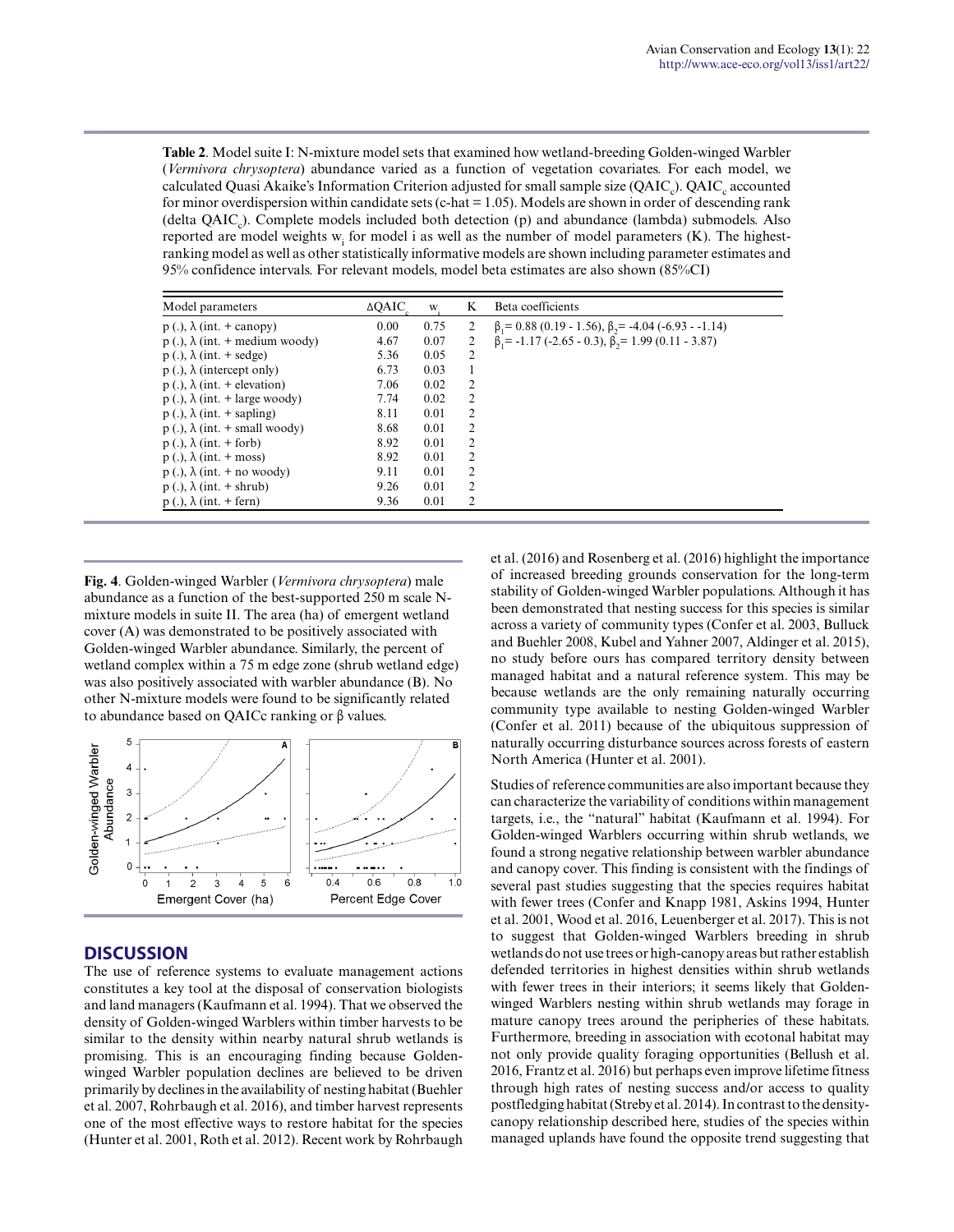**Table 3**. Model suite II: N-mixture model sets that examined how wetland-breeding Golden-winged Warbler (*Vermivora chrysoptera*) abundance varied as a function of land cover categories and image texture. For each model, we calculated Quasi Akaike's Information Criterion adjusted for small sample size (QAIC). QAIC accounted for minor overdispersion within candidate sets (c-hat  $= 1.05$ ). Models are shown in order of descending rank (delta  $QAIC<sub>c</sub>$ ). Complete models included both detection (p) and abundance (lambda) submodels. Also reported are model weights  $w_i$  for model i as well as the number of model parameters (K). The highest-ranking model as well as other statistically informative models are shown including parameter estimates and 95% confidence intervals. For relevant models, model beta estimates are also shown (85%CI)

| 150 m radius                                        | $\triangle$ QAIC | W.   | K              | Beta Coefficients                                                 |
|-----------------------------------------------------|------------------|------|----------------|-------------------------------------------------------------------|
| $p(.)$ , $\lambda$ (int. + emergent wetland)        | 0.00             | 0.67 | $\overline{c}$ | $\beta_1$ = -0.08 (-0.58 - 0.75), $\beta_2$ = 0.37 (0.14 - 0.60)  |
| $p(.)$ , $\lambda$ (int. + texture)                 | 4.01             | 0.09 | 2              |                                                                   |
| $p(.)$ , $\lambda$ (int. + wetland conifer. forest) | 4.51             | 0.07 | $\overline{c}$ |                                                                   |
| $p(.)$ , $\lambda$ (intercept only)                 | 5.04             | 0.05 | 1              |                                                                   |
| $p(.)$ , $\lambda$ (int. + upland decid. forest)    | 6.70             | 0.02 | 2              |                                                                   |
| $p(.)$ , $\lambda$ (int. + open water)              | 6.75             | 0.02 | $\overline{c}$ |                                                                   |
| $p(.)$ , $\lambda$ (int. + shrub wetland)           | 6.75             | 0.02 | 2              |                                                                   |
| $p(.)$ , $\lambda$ (int. + wetland decid. forest)   | 6.75             | 0.02 | 2              |                                                                   |
| $p(.)$ , $\lambda$ (int. + upland mixed forest)     | 6.83             | 0.02 | $\overline{c}$ |                                                                   |
| 250 m radius                                        |                  |      |                |                                                                   |
| $p(.)$ , $\lambda$ (int. + percent edge)            | 0.00             | 0.41 | 2              | $\beta_1$ = -1.21 (-2.40 - -0.02), $\beta_2$ = 2.55 (0.84 - 4.26) |
| $p(.)$ , $\lambda$ (int. + emergent wetland)        | 0.30             | 0.35 | $\overline{c}$ | $\beta_1 = 0.05 (-0.60 - 0.70), \beta_2 = 0.24 (0.09 - 0.40)$     |
| $p(.)$ , $\lambda$ (int. + wetland conifer. forest) | 4.37             | 0.05 | $\overline{2}$ |                                                                   |
| $p(.)$ , $\lambda$ (intercept only)                 | 4.58             | 0.04 | 2              |                                                                   |
| $p(.)$ , $\lambda$ (int. + upland decid. forest)    | 5.20             | 0.03 | 1              |                                                                   |
| $p(.)$ , $\lambda$ (int. + upland mixed forest)     | 5.28             | 0.03 | 2              |                                                                   |
| $p(.)$ , $\lambda$ (int. + texture)                 | 5.72             | 0.02 | $\overline{c}$ |                                                                   |
| $p(.)$ , $\lambda$ (int. + open water)              | 6.06             | 0.02 | 2              |                                                                   |
| $p(.)$ , $\lambda$ (int. + shrub wetland)           | 6.06             | 0.02 | 2              |                                                                   |
| $p(.)$ , $\lambda$ (int. + wetland decid. forest)   | 6.06             | 0.02 | 2              |                                                                   |
| 500 m radius                                        |                  |      |                |                                                                   |
| $p(.)$ , $\lambda$ (int. + emergent wetland)        | 0.00             | 0.32 | 2              | $\beta_1$ = -0.66 (-1.54 - 0.22), $\beta_2$ = 2.15 (0.61 - 3.69)  |
| $p(.)$ , $\lambda$ (int. + % shrub wetland edge)    | 0.02             | 0.32 | 2              | $\beta_1 = 1.21 (0.21 - 2.22), \beta_2 = -3.80 (-7.33 - 0.27)$    |
| $p(.)$ , $\lambda$ (int. + texture)                 | 2.89             | 0.08 | $\overline{2}$ |                                                                   |
| $p(.)$ , $\lambda$ (intercept only)                 | 3.29             | 0.06 | $\overline{c}$ |                                                                   |
| $p(.)$ , $\lambda$ (int. + upland mixed forest)     | 3.53             | 0.06 | 1              |                                                                   |
| $p(.)$ , $\lambda$ (int. + upland decid. forest)    | 3.64             | 0.05 | $\overline{c}$ |                                                                   |
| $p(.)$ , $\lambda$ (int. + open water)              | 4.81             | 0.03 | 2              |                                                                   |
| $p(.)$ , $\lambda$ (int. + shrub wetland)           | 4.81             | 0.03 | $\overline{c}$ |                                                                   |
| $p(.)$ , $\lambda$ (int. + wetland decid. forest)   | 4.81             | 0.03 | $\overline{c}$ |                                                                   |
| $p(.)$ , $\lambda$ (int. + wetland conifer. forest) | 5.33             | 0.02 | 2              |                                                                   |

Golden-winged Warblers use areas with moderate canopy cover within those community types (Patton et al. 2010, Roth et al. 2014, Bakermans et al. 2015). Furthermore, within certain wetland types, i.e., hardwood swamps, Golden-winged Warblers nest in clumps of tussock sedge growing beneath canopy cover as high as 60–80% (Confer et al. 2010). Still, our results suggest that, within Appalachian shrub wetlands, the species seeks open shrubland habitat containing few trees while apparently using adjacent forest edges for canopy tree access (Confer et al. 2003, Rossell et al. 2003. Patton et al. 2010).

Our results also corroborate with the findings from past work conducted in upland community types in that Golden-winged Warbler abundance increased with the abundance of 1–2 m woody stems. Golden-winged Warblers are known to have high affinity for shrubs and saplings (Hunter et al. 2001, Buehler et al. 2007, Roth et al. 2012, Wood et al. 2016) because they likely provide important foraging substrate (Bellush et al. 2016) and nest sites (Confer et al. 2011). Woody stems 1–2 m tall within the wetlands we studied were typically large shrubs and moderate-sized saplings, a vegetation size class understood to be important by previous work (Roth and Lutz 2004). It seems likely that woody vegetation of this size class facilitates the co-occurrence of herbaceous and woody cover types, a combination of features known to be important for the species (Confer and Knapp 1981, Klaus and Buehler 2001, Leuenberger et al. 2017).

At macro-scales, we consistently observed the same pattern: positive associations with emergent wetland and shrub wetlandedge cover. Our study is not the first to observe that wetlandbreeding Golden-winged Warblers require emergent vegetation (Rossell et al. 2003, Confer et al. 2010), however, to our knowledge, none before have empirically described this relationship. Though emergent cover, i.e., herbaceous vegetation like grasses or sedges, was an important predictor of warbler abundance, we note that emergent cover was generally uncommon (mean: 7.81% wetland area at 500 m radius) and usually concentrated around near the wettest portions of shrub wetlands, e.g., near open water. Moreover, Golden-winged Warbler affinity for edge habitat is also somewhat intuitive; Golden-winged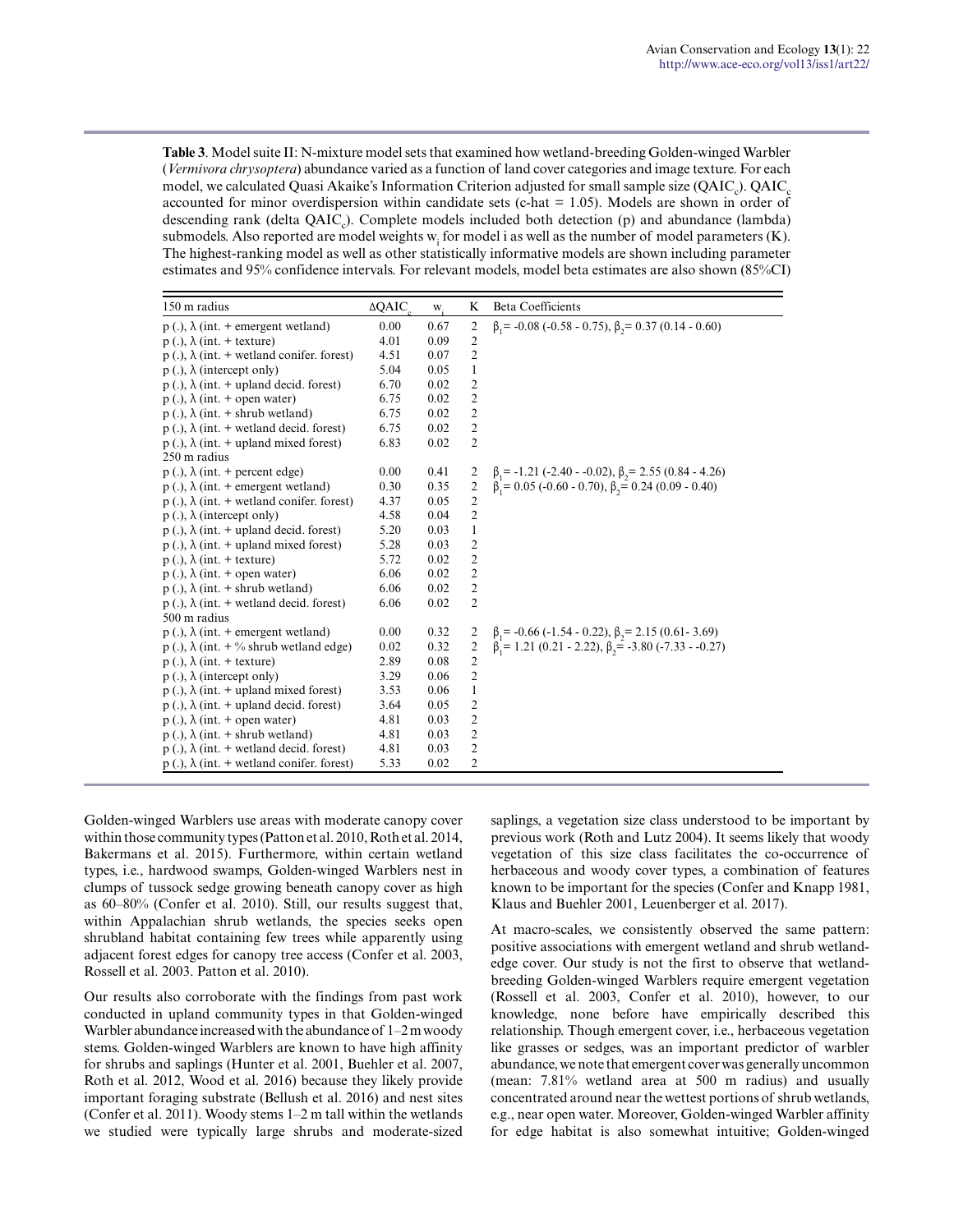Warblers are known to often incorporate mature forest edges into their territories (Hunter et al. 2001, Patton et al. 2010), especially within shrub wetlands where they may actually require edges (Rossell et al. 2003). Although our study did not examine the drivers behind these patterns, Rossell et al. (2003) suggested that Golden-winged Warblers within shrub wetlands may place nests near edges and edges are known to be relevant to the nesting ecology of this species (Patton et al. 2010, Streby et al. 2014).

The relationship between Golden-winged Warblers and edges seems to be, like the relationship to canopy cover discussed above, context-specific. Golden-winged Warblers nesting within timber harvests with adequate residual deciduous trees do not require edges for their territories (Hunter et al. 2001, Roth and Lutz 2004, Roth et al. 2012), likely because residual canopy trees fulfil a similar ecological role. Wetland communities studied here, most of which were beaver meadows, support successional gradients beginning along the upland edge and shifting inward as anaerobic soil conditions inhibit the growth of larger, deep-rooted plants (Naiman et al. 1988). Under these circumstances, it is expected that areas located far from the forest edge would be increasingly affected by hydric soils, thus altering the structure and composition of the plant community. This same pattern would not be expected within upland timber harvests where soil conditions are not anoxic and largely independent of edge. In fact, because vegetation and hydrological conditions are consistent throughout upland timber harvests, the inclusion of residual canopy trees can facilitate Golden-winged Warbler use of the entire site without shading out the understory. We add a note of caution that necessarily arises from this result: if Goldenwinged Warblers establish territories more densely near habitat edges, a sampling regime such as ours that emphasizes sampling habitat interiors could underestimate density within habitat types as a whole by undersampling the ecotone region. Because Goldenwinged Warblers are detectable at distances > 100 m (Kubel and Yahner 2007), and our average distance from wetland edge was 79 m, we believe this effect was minimal in our study. Moreover, the focus of this study was wetland interiors; future work explicitly examining wetland density within ecotone habitat or other wetland features of various quality would be worthy.

Although warbler densities were the same within the managed sites and our reference system (Fig. 2), patch sizes within shrub wetlands and timber harvests were not equal. Shrub wetlands considered here had a mean size of 12.74 ha whereas timber harvests were more than double the size (mean: 26.4 ha). We propose that, because Golden-winged Warblers do not require edges within timber harvests containing adequate residual basal area (i.e., 2.3-9.2 m²/ha) as they do within shrub wetlands, these anthropogenic communities can support a greater absolute number of males/unit area compared to nearby reference shrub wetland systems. Still, wetland communities are likely of critical importance to the persistence of this species within the Poconos region. The Poconos Mountains supports more wetlands/unit area than any other region in Pennsylvania (Majumdar et al. 1989). Although eastern landscapes have lost much of their earlysuccessional bird habitat (Hunter et al. 2001), persistent beaver activity within the Poconos region has maintained these wetlands in a long-term state of early-succession (Naiman et al. 1988). We suggest that portions of these wetlands are long-term refugia where Golden-winged Warblers can persist on the landscape, even during early-successional dry spells such as within recent decades of limited forest disturbance. This pattern is interesting because it mirrors, to some extent, patterns of occupancy observed in the Upper Great Lakes region where populations have shifted over time toward portions of Michigan, Wisconsin, and Minnesota characterized by greater shrub-wetland cover (Rosenberg et al. 2016). Although Confer et al. (2010) suggested that wetlands may serve as source habitat for Golden-winged Warblers, Peterson et al. (2016) found shrub wetlands to be poor quality habitat for the species in Minnesota and Manitoba. It seems likely that the work by Confer et al. (2010) is highly applicable to this system because their study sites were ~ 75 km from ours while the work of Petersen et al. (2016) occurred > 1500 km from Delaware State Forest.

Golden-winged Warbler affinity for wetland habitats like those of the Poconos may also be important in light of Blue-winged Warbler range expansion through Appalachia and the Great Lakes (Confer et al. 2003, Naujokaitis-Lewis and Fortin 2016, Rohrbaugh et al. 2016). Our results corroborate previous studies that found Blue-winged Warblers and hybrid *Vermivora* to be generally rare in the wetlands of the Poconos region whereas Golden-winged Warblers remain fairly common (Larkin and Bakermans 2012). Because Golden-winged Warblers may avoid interacting with Blue-winged Warblers by breeding within such wetland habitats (Confer et al. 2010), landscapes punctuated by wetland communities may offer regionally important spatial segregation between these two species (Confer et al. 2010). With this in mind, climate change is predicted to threaten wetland ecosystems like those studied here (Erwin 2009), which may ultimately drive Golden-winged and Blue-winged Warblers back together (Confer et al. 2010), leading to the extirpation of the former and replacement by the latter (Gill 1980, Naujokaitis-Lewis and Fortin 2016).

Although our study marks an early exploration of how Goldenwinged Warblers use wetlands, it raises numerous additional questions regarding the species' breeding season ecology within natural wetlands. Future studies examining Golden-winged Warbler nest survival and postfledging ecology within Appalachian shrub wetlands would be valuable. To this end, quantifying the potential source-sink dynamics of Goldenwinged Warbler between wetlands and anthropogenic upland early successional communities would prove useful for land managers working in this region. This is especially true given the potential value of shrub-wetlands to Golden-winged warbler conservation in the Appalachians in contrast to those in the western Great Lakes studied by Peterson et al. (2016). Additionally, exploration of the species' density within other wetland types such as high-canopy hardwood swamps (see Confer et al. 2010) would provide a more complete understanding of wetland use by the species. Studies with larger sample sizes should also consider density-based analyses in addition to (or in lieu of) N-mixture models (Barker et al. 2018) such as Hierarchical Distance Models (see Kéry and Royle 2015). Although our study leans heavily on the use of N-mixture models, model rank and relative ΔAICc were almost identical to auxiliary analysis using generalized linear models. Moreover, larger sample sizes than those presented here would allow more intensive modeling and might describe subtler relationships missed by our study. Ultimately, we believe that the findings presented here attest to the value of both timber harvests and shrub wetlands as habitat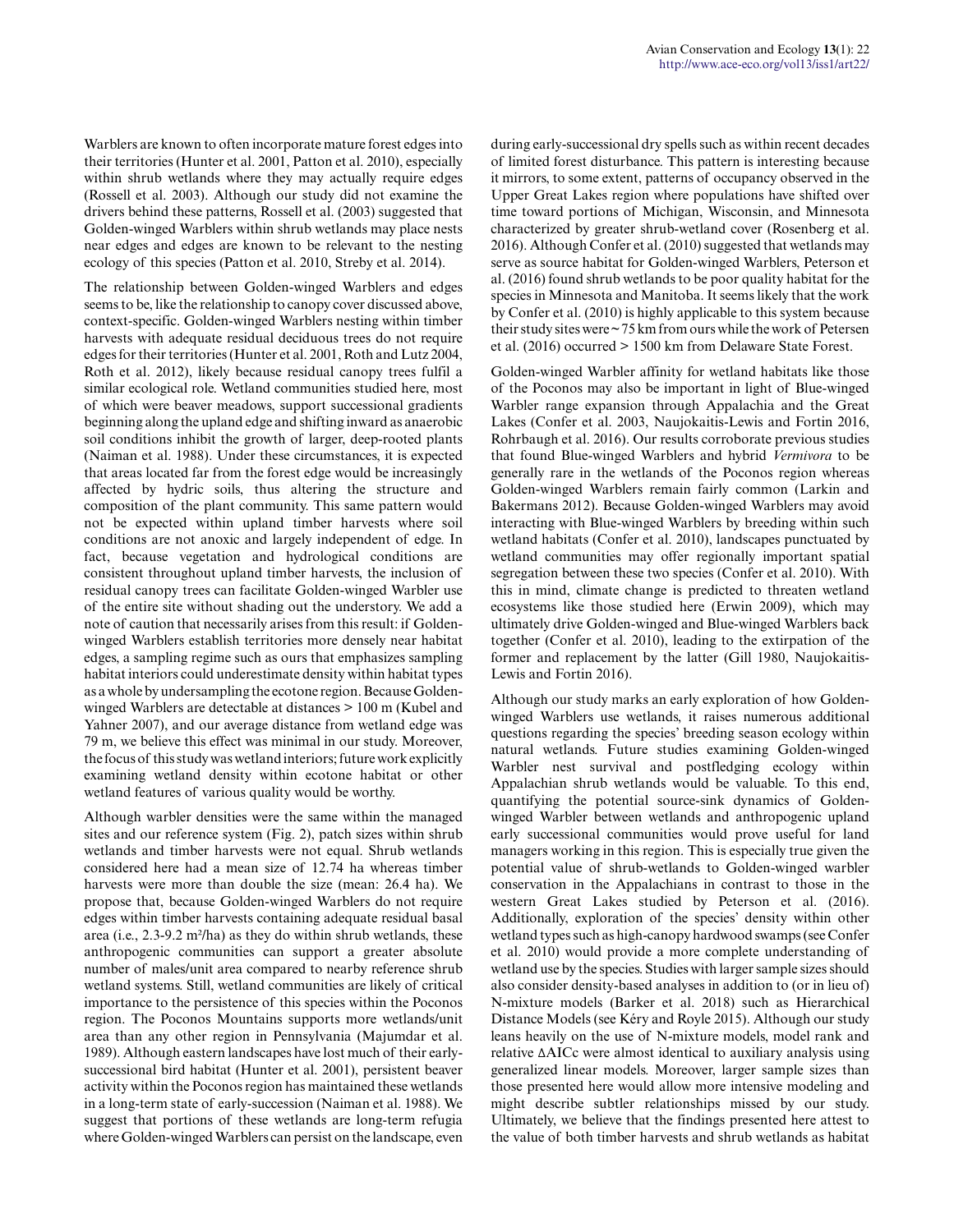for Appalachian Golden-winged Warblers, both likely playing a role in the long-term conservation and management of this species.

*Responses to this article can be read online at:* <http://www.ace-eco.org/issues/responses.php/1193>

#### **Acknowledgments:**

*We thank our field technicians for assisting in data collection: C. Campbell, B. Eddinger, W. Leuenberger, and R. Poole. Further, we thank Delaware State Forest for their support and land access. Funding was provided by the Pennsylvania Game Commission and the USDA Natural Resources Conservation Service, through a State and Tribal Wildlife Grant and the Conservation Effects Assessment Project. Funders of our project did not have any influence on the content of the submitted manuscript nor do they require approval of the final manuscript to be published. This study was conducted in accordance with the guidelines of the Institutional Animal Care and Use Committee of Indiana University of Pennsylvania (#14-1314).*

#### **LITERATURE CITED**

Aldinger, K. R., T. M. Terhune II, P. B. Wood, D. A. Buehler, M. H. Bakermans, J. L. Confer, D. J. Flaspohler, J. L. Larkin, J. P. Loegering, K. L. Percy, A. M. Roth, and C. G. Smalling. 2015. Variables associated with nest survival of Golden-winged Warblers (*Vermivora chrysoptera*) among vegetation communities commonly used for nesting. *Avian Conservation and Ecology* 10 (1):6. [http://dx.doi.org/10.5751/ACE-00748-100106](http://dx.doi.org/10.5751%2FACE-00748-100106) 

Arnold, T. W. 2010. Uninformative parameters and model selection using Akaike's Information Criterion. *Journal of Wildlife Management* 74(6):1175-1178. [http://dx.doi.org/10.1111/](http://dx.doi.org/10.1111%2Fj.1937-2817.2010.tb01236.x) [j.1937-2817.2010.tb01236.x](http://dx.doi.org/10.1111%2Fj.1937-2817.2010.tb01236.x)

Askins, R. A. 1994. Open corridors in a heavily forested landscape: impact on shrubland and forest-interior birds. *Wildlife Society Bulletin* 22(2):339-347.

Bakermans, M. H., J. L. Larkin, B. W. Smith, T. M. Fearer, and B. C. Jones. 2011. *Golden-winged Warbler habitat best management practices in forestlands in Maryland and Pennsylvania*. American Bird Conservancy, The Plains, Virginia, USA.

Bakermans, M., B. W. Smith, B. C. Jones, and J. L. Larkin. 2015. Stand and within-stand factors influencing Golden-winged Warbler use of regenerating stands in the central Appalachian Mountains. *Avian Conservation and Ecology* 10(1):10. [http://dx.](http://dx.doi.org/10.5751%2FACE-00747-100110) [doi.org/10.5751/ACE-00747-100110](http://dx.doi.org/10.5751%2FACE-00747-100110) 

Barker, R. J., M. R. Schofield, W. A. Link, and J. R. Sauer. 2018. On the reliability of N-mixture models for count data. *Biometrics* 74:369-377.<http://dx.doi.org/10.1111/biom.12734>

Bellush, E. C. J. Duchamp, J. Confer, and J. L. Larkin. 2016. Influence of plant species composition on Golden-winged Warbler foraging ecology in North-central Pennsylvania. Pages 95-108 *in* H. M. Streby, D. Buehler, and D. E. Andersen, editors. Golden-winged Warbler ecology, conservation, and habitat management. *Studies in Avian Biology* no. 49. CRC Press, Boca Raton, Florida, USA.

Buckland, S. T., D. R. Anderson, K. P. Burnham, and J. L. Laake. 2005. *Distance sampling*. John Wiley & Sons, Hoboken, New Jersey, USA. [http://dx.doi.org/10.1002/0470011815.b2a16019](http://dx.doi.org/10.1002%2F0470011815.b2a16019)

Buehler, D. A., A. M. Roth, R. Vallender, T. C. Will, J. L. Confer, R. A. Canterbury, S. B. Swarthout, K. V. Rosenberg, and L. P. Bulluck. 2007. Status and conservation priorities of the Goldenwinged Warbler (*Vermivora chrysoptera*) in North America. *Auk* 124:1439-1445. [http://dx.doi.org/10.1642/0004-8038\(2007\)124\[1439:](http://dx.doi.org/10.1642%2F0004-8038%282007%29124%5B1439%3ASACPOG%5D2.0.CO%3B2) [SACPOG\]2.0.CO;2](http://dx.doi.org/10.1642%2F0004-8038%282007%29124%5B1439%3ASACPOG%5D2.0.CO%3B2)

Bulluck, L. P., and D. A. Buehler. 2008. Factors influencing Golden-Winged Warbler (*Vermivora chrysoptera*) nest-site selection and nest survival in the Cumberland Mountains of Tennessee. *Auk* 125:551-559. [http://dx.doi.org/10.1525/auk.2008.07075](http://dx.doi.org/10.1525%2Fauk.2008.07075) 

Burnham, K. P., and D. Anderson. 2002. *Model selection and multimodel inference: a practical information-theoretic approach*. Springer, New York, New York, USA.

Ciuzio, E., W. L. Hohman, B. Martin, M. D. Smith, S. Stephens, A. M. Strong, and T. Vercauteren. 2013. Opportunities and challenges to implementing bird conservation on private lands. *Wildlife Society Bulletin* 37:267-277. [http://dx.doi.org/10.1002/](http://dx.doi.org/10.1002%2Fwsb.266) [wsb.266](http://dx.doi.org/10.1002%2Fwsb.266)

Confer, J. L., K. W. Barnes, and E. C. Alvey. 2010. Golden-and blue-winged warblers: distribution, nesting success, and genetic differences in two habitats. *Wilson Journal of Ornithology* 122 (2):273-278. [http://dx.doi.org/10.1676/09-136.1](http://dx.doi.org/10.1676%2F09-136.1)

Confer, J. L., P. Hartman, and A. Roth. 2011. Golden-winged Warbler (*Vermivora chrysoptera*). In A. F. Poole, editor. *The birds of North America*. Cornell Lab of Ornithology, Ithaca, New York, USA. [http://dx.doi.org/10.2173/bna.20](http://dx.doi.org/10.2173%2Fbna.20)

Confer, J. L., and K. Knapp. 1981. Golden-winged Warblers and Blue-winged Warblers: the relative success of a habitat specialist and a generalist. *Auk* 98(1):108-114.

Confer, J. L., J. L. Larkin, and P. E. Allen. 2003. Effects of vegetation, interspecific competition, and brood parasitism on Golden-winged Warbler (*Vermivora chrysoptera*) nesting success. *Auk* 120(1):138-144. [http://dx.doi.org/10.1642/0004-8038\(2003\)](http://dx.doi.org/10.1642%2F0004-8038%282003%29120%5B0138%3AEOVICA%5D2.0.CO%3B2) [120\[0138:EOVICA\]2.0.CO;2](http://dx.doi.org/10.1642%2F0004-8038%282003%29120%5B0138%3AEOVICA%5D2.0.CO%3B2) 

Cowardin, L. M., V. Carter, F. C. Golet, and E. T. LaRoe. 1979. *Classification of wetlands and deepwater habitats of the United States.* Publication FWS/OBS-79/31. U.S. Department of Interior, Fish and Wildlife Service, Office of Biological Services, Washington, D.C., USA.

Environmental Systems Research Institute. 2011. *ArcGIS Desktop: Release 10*. ESRI, Redlands, California, USA.

Erwin, K. L. 2009. Wetlands and global climate change: the role of wetland restoration in a changing world. *Wetlands Ecology and Management* 17:71. [http://dx.doi.org/10.1007/s11273-008-9119-1](http://dx.doi.org/10.1007%2Fs11273-008-9119-1) 

Frantz, M. W., K. R. Aldinger, P. B. Wood, J. Duchamp, T. Nuttle, A. Vitz, and J. L. Larkin. 2016. Space and habitat use of breeding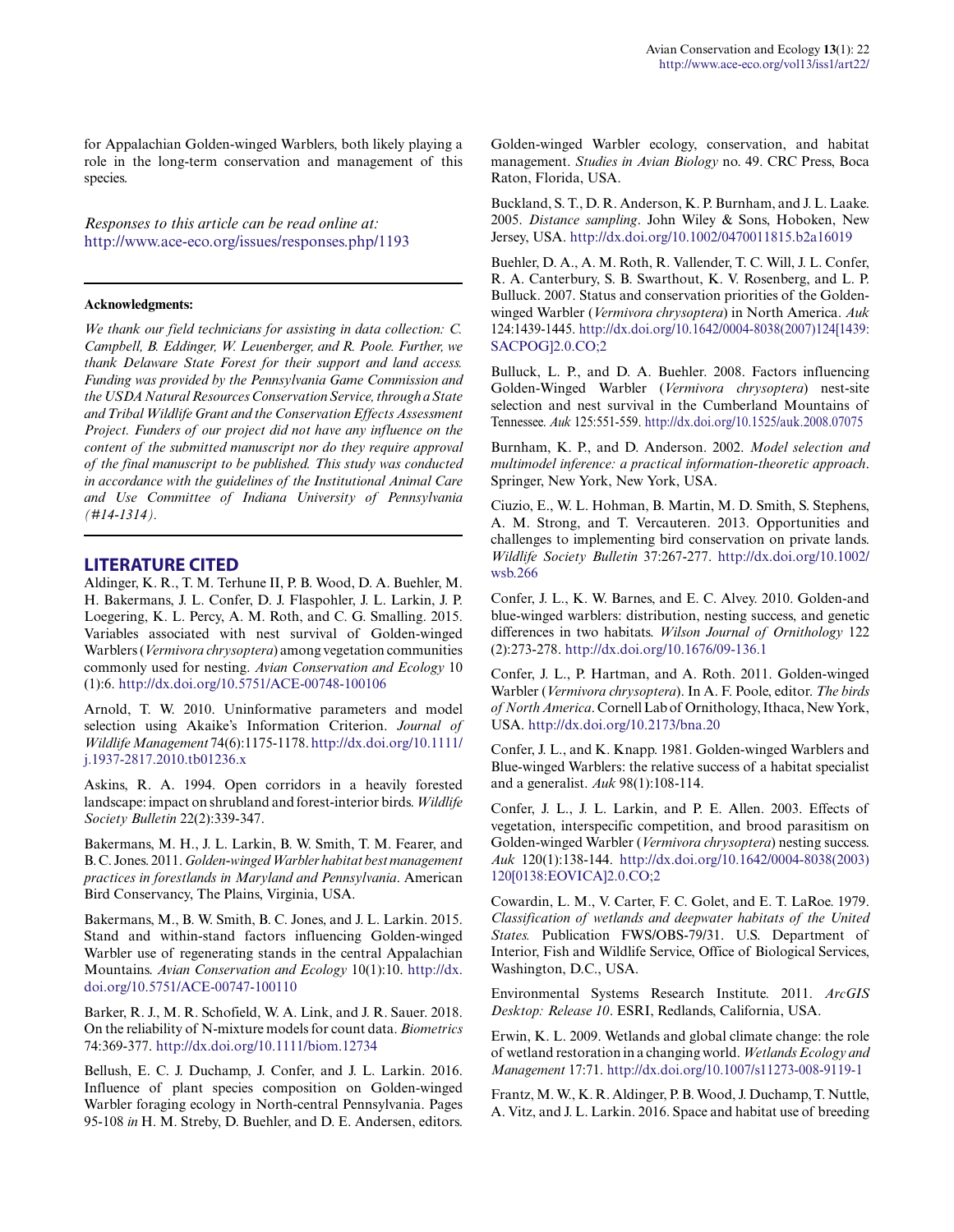Golden-winged Warblers in the central Appalachian Mountains. Pages 81-94 *in* H. M. Streby, D. Buehler, and D. E. Andersen, editors. Golden-winged Warbler ecology, conservation, and habitat management. *Studies in Avian Biology* no. 49. CRC Press, Boca Raton, Florida, USA.

Fry, J., G. Xian, S. Jin, J. Dewitz, C. Homer, L. Yang, C. Barnes, N. Herold, and J. Wickham. 2011. Completion of the 2006 National Land Cover Database for the conterminous United States. *Photogrammetric Engineering and Remove Sensing* 77 (1):858-864.

Gill, F. B. 1980. Historical aspects of hybridization between Bluewinged and Golden-winged warblers. *Auk* 97(1): 1-18.

Gill, F. B., and B. G. Murray. 1972. Discrimination behavior and hybridization of the Blue-winged and Golden‐winged Warblers. *Evolution* 26(2):282-293.

Highsmith, R. T. 1989. The singing behavior of golden-winged warblers. *Wilson Bulletin* 101:36-50.

Hunter, W. C., D. A. Buehler, R. A. Canterbury, J. L. Confer, and P. B. Hamel. 2001. Conservation of disturbance-dependent birds in eastern North America. *Wildlife Society Bulletin* 29 (2):440-455.

James, F. C., and H. H. Shugart Jr. 1970. A quantitative method of habitat description. *Audubon Field Notes* 24(6):727-736.

Kaufmann, M. R., R. T. Graham, D. J. Boyce, W. H. Moir, L. Perry, R. T. Reynolds, R. L. Bassett, P. Mehlhop, C. B. Edminster, W. M. Block, and P. S. Corn. 1994. *An ecological basis for ecosystem management*. General Technical Report RM-246. U.S. Forest Service, Rocky Mountain Forest and Range Experiment Station, Fort Collins, Colorado, USA. [http://dx.doi.org/10.2737/](http://dx.doi.org/10.2737%2FRM-GTR-246) [RM-GTR-246](http://dx.doi.org/10.2737%2FRM-GTR-246) 

Kéry, M., and J. A. Royle. 2015. *Applied hierarchical modeling in ecology: analysis of distribution, abundance and species richness in R and BUGS: Volume 1: Prelude and Static Models*. Academic Press, Cambridge, Massachusetts, USA.

Klaus, N. A. and D. A. Buehler, D. A. 2001. Golden-winged Warbler breeding habitat characteristics and nest success in clearcuts in the southern Appalachian Mountains. *Wilson Bulletin* 113:297-301. [http://dx.doi.org/10.1676/0043-5643\(2001\)113\[0297:](http://dx.doi.org/10.1676%2F0043-5643%282001%29113%5B0297%3AGWWBHC%5D2.0.CO%3B2) [GWWBHC\]2.0.CO;2](http://dx.doi.org/10.1676%2F0043-5643%282001%29113%5B0297%3AGWWBHC%5D2.0.CO%3B2) 

Kubel, J. E., and R. H. Yahner. 2007. Detection probability of Golden-winged Warblers during point counts with and without playback recordings. *Journal of Field Ornithology* 78(2):195-205. [http://dx.doi.org/10.1111/j.1557-9263.2006.00094.x](http://dx.doi.org/10.1111%2Fj.1557-9263.2006.00094.x) 

Larkin, J. L. and M. Bakermans. 2012. The Golden-winged Warbler. Pages 50-51 *in* A. M. Wilson, R. Mulvihill and D. Brauning, editors. *Second Atlas of Breeding Birds in Pennsylvania.* Pennsylvania State University Press, University Park, Pennsylvania, USA.

Leuenberger, W., D. J. McNeil, J. Cohen, and J. L. Larkin. 2017. Characteristics of Golden-winged Warbler territories in plant communities associated with regenerating forest and abandoned agricultural fields. *Journal of Field Ornithology* 88(2):169-183. [http://dx.doi.org/10.1111/jofo.12196](http://dx.doi.org/10.1111%2Fjofo.12196) 

Majumdar, S. K., R. P. Brooks, F. J. Brenner, and R. W. Tiner Jr. 1989. *Wetlands ecology and conservation: emphasis in Pennsylvania*. Pennsylvania Academy of Science, Philadelphia, Pennsylvania, USA.

Marques, T. A., S. T. Buckland Borchers, D. L. Borchers, E. G. Rexstad, and L. Thomas. 2011. Distance sampling. Pages 398-400 *in* M. Lovric, editor. *International encyclopedia of statistical science*. Springer-Verlag, Berlin, Germany. [http://dx.doi.](http://dx.doi.org/10.1007%2F978-3-642-04898-2_214) [org/10.1007/978-3-642-04898-2\\_214](http://dx.doi.org/10.1007%2F978-3-642-04898-2_214) 

McCaskill, G. L., W. H. McWilliams, C. A. Alerich, B. J. Butler, S. J. Crocker, G. M. Domke, D. Griffith, C. M. Kurtz, S. Lehman, T. W. Lister, R. S. Morin, W. K. Moser, P. Roth, R. Reimann, and J. A. Westfall. 2009. *Pennsylvania's forests 2009.* U.S. Forest Service, Northern Research Station, Newtown Square, Pennsylvania, USA.

Naiman, R. J., C. A. Johnston, and J. C. Kelley. 1988. Alteration of North American streams by beaver. *BioScience* 38(11):753-762. [http://dx.doi.org/10.2307/1310784](http://dx.doi.org/10.2307%2F1310784) 

Naujokaitis-Lewis, I., and M. J. Fortin. 2016. Spatio-temporal variation of biotic factors underpins contemporary range dynamics of congeners. *Global Change Biology* 22(3):1201-1213. [http://dx.doi.org/10.1111/gcb.13145](http://dx.doi.org/10.1111%2Fgcb.13145)

Oplinger, C. S., and R. Halma. 2006. *The Poconos: an illustrated natural history guide.* Rutgers University Press, New Brunswick, New Jersey, USA.

Patton, L. L., D. S. Maehr, J. E. Duchamp, S. Fei, J. W. Gassett, and J. L. Larkin. 2010. Do the Golden-winged Warbler and Bluewinged Warbler Exhibit species-specific differences in their breeding habitat Use? *Avian Conservation and Ecology* 5(2):2. [http://dx.doi.org/10.5751/ACE-00392-050202](http://dx.doi.org/10.5751%2FACE-00392-050202) 

Pennsylvania Game Commission. 2015. *2015-25 Pennsylvania Wildlife Action Plan - Chapter 4: Conservation Actions*. Pennsylvania, Fish & Boat Commission. [online] URL: [http://](http://www.fishandboat.com/Resource/StateWildlifeActionPlan/Pages/default.aspx) [www.fishandboat.com/Resource/StateWildlifeActionPlan/Pages/](http://www.fishandboat.com/Resource/StateWildlifeActionPlan/Pages/default.aspx) [default.aspx](http://www.fishandboat.com/Resource/StateWildlifeActionPlan/Pages/default.aspx) 

Peterson, S. M., H. M. Streby, and D. E. Andersen. 2016. Spatially explicit models of full-season productivity and implications for landscape management of Golden-winged Warblers in the western Great Lakes region. Pages 141-160 *in* H. M. Streby, D. E. Andersen, and D. A. Buehler, editors. Golden-winged Warbler ecology, conservation, and habitat management. *Studies in Avian Biology* no. 49. CRC Press, Boca Raton, Florida, USA.

R Core Team. 2016. *R: A language and environment for statistical computing*. R Foundation for Statistical Computing, Vienna, Austria. [online] URL: [http://www.R-project.org/](http://www.R-project.org/.)

Ralph, C. J., J. R. Sauer, and S. Droege. 1995. *Monitoring bird populations by point counts*. General Technical Report PSW-GTR-149. U.S. Forest Service, Pacific Southwest Research Station, Albany, California, USA. [http://dx.doi.org/10.2737/](http://dx.doi.org/10.2737%2FPSW-GTR-149) [PSW-GTR-149](http://dx.doi.org/10.2737%2FPSW-GTR-149) 

Rohrbaugh, R. W., D. A. Buehler, S. B. Swarthout, D. I. King, J. L. Larkin, J. L., K. V. Rosenberg, A. M. Roth, R. Vallender, and T. Will. 2016. Conservation perspectives: review of new science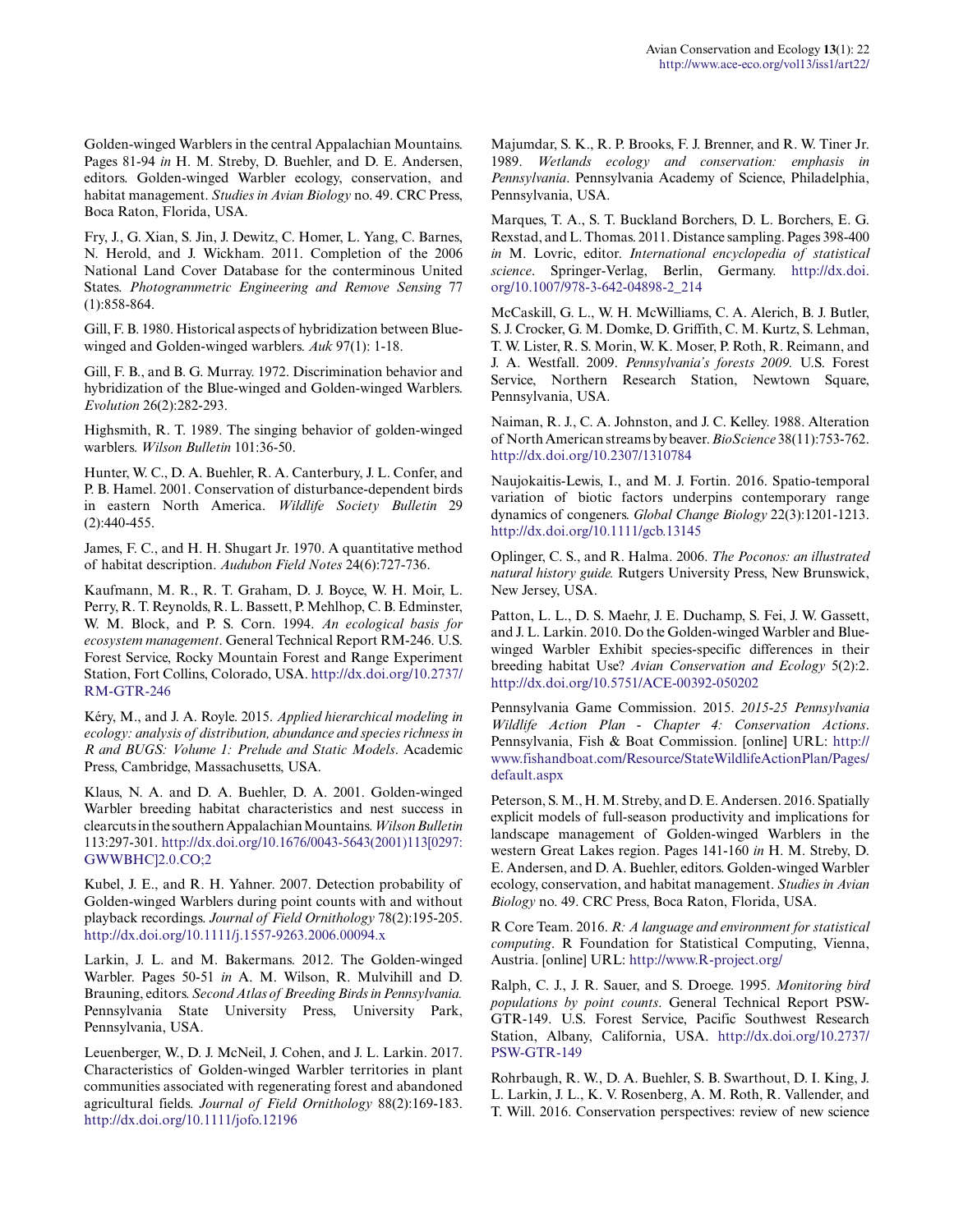and primary threats to Golden-winged Warblers. Pages 207-215 *in* H. M. Streby, D. Buehler, and D. E. Andersen, editors. Goldenwinged Warbler ecology, conservation, and habitat management. *Studies in Avian Biology* no. 49. CRC Press, Boca Raton, Florida, USA.

Rosenberg, K. V., T. Will, D. A. Buehler, S. Barker Swarthout, W. E. Thogmartin, and R. Chandler. 2016. Dynamic distributions and population declines of Golden-winged Warblers. Pages 3-28 *in* H. M. Streby, D. Buehler, and D. E. Andersen, editors. Goldenwinged Warbler ecology, conservation, and habitat management. *Studies in Avian Biology* no. 49. CRC Press, Boca Raton, Florida, USA.

Rossell Jr, C. R., S. C. Patch, and S. P. Wilds. 2003. Attributes of Golden-winged Warbler territories in a mountain wetland. *Wildlife Society Bulletin* 31(4):1099-1104.

Roth, A. M., D. J. Flaspohler, and C. R. Webster. 2014. Legacy tree retention in young aspen forest improves nesting habitat quality for Golden-winged Warbler (*Vermivora chrysoptera*). *Forest Ecology and Management* 321:61-70. [http://dx.doi.](http://dx.doi.org/10.1016%2Fj.foreco.2013.07.047) [org/10.1016/j.foreco.2013.07.047](http://dx.doi.org/10.1016%2Fj.foreco.2013.07.047)

Roth, A. M., and S. Lutz. 2004. Relationship between territorial male Golden-winged Warblers in managed aspen stands in northern Wisconsin, USA. *Forest Science* 50(2):153-161.

Roth, A. M., R. W. Rohrbaugh, T. Will, and D. A. Buehler. 2012. *Golden-winged Warbler status review and conservation plan*. Golden-winged Warbler Working Group. [online] URL: [http://](http://www.gwwa.org/plan.html) [www.gwwa.org/plan.html](http://www.gwwa.org/plan.html)

Royle, J. A. 2004. N-mixture models for estimating population size from spatially replicated counts. *Biometrics* 60(1):108-115. [http://dx.doi.org/10.1111/j.0006-341X.2004.00142.x](http://dx.doi.org/10.1111%2Fj.0006-341X.2004.00142.x) 

Royle, J. A., J. D. Nichols, and M. Kéry. 2005. Modelling occurrence and abundance of species when detection is imperfect. *Oikos* 110(2):353-359. [http://dx.doi.org/10.1111/j.0030-1299.2005.13534.](http://dx.doi.org/10.1111%2Fj.0030-1299.2005.13534.x) [x](http://dx.doi.org/10.1111%2Fj.0030-1299.2005.13534.x)

Sauer, J. R., J. E. Hines, J. E. Fallon, K. L. Pardieck, D. J. Ziolkowski, Jr., and W. A. Link. 2017. *The North American breeding bird survey, results and analysis 1966-2013.* Version 01.30.2015. USGS Patuxent Wildlife Research Center, Laurel, Maryland, USA.

Sewell, A. 2009. *Petition to list the Golden-winged Warbler (*Vermivora chrysoptera*) as a threatened or endangered species under the U.S. Endangered Species Act.* Golden-winged Warbler Working Group. [online] URL: [http://www.gwwa.org/resources/](http://www.gwwa.org/resources/Petition%20to%20List%20GWWA_comp.pdf) [Petition%20to%20List%20GWWA\\_comp.pdf](http://www.gwwa.org/resources/Petition%20to%20List%20GWWA_comp.pdf)

Sokal, R. R., and F. J. Rohlf. 1969. *The principles and practice of statistics in biological research.* W.H. Freeman and Company, San Francisco, California, USA.

St-Louis, V., A. M. Pidgeon, V. C. Radeloff, T. J. Hawbaker, and M. K. Clayton. 2006. High-resolution image texture as a predictor of bird species richness. *Remote Sensing of Environment* 105 (4):299-312. [http://dx.doi.org/10.1016/j.rse.2006.07.003](http://dx.doi.org/10.1016%2Fj.rse.2006.07.003)

Streby, H. M., J. P. Loegering, and D. E. Andersen. 2012. Spotmapping underestimates song-territory size and use of mature forest by breeding Golden-winged Warblers in Minnesota, USA. *Wildlife Society Bulletin* 36(1):40-46. [http://dx.doi.org/10.1002/](http://dx.doi.org/10.1002%2Fwsb.118) [wsb.118](http://dx.doi.org/10.1002%2Fwsb.118)

Streby, H. M., S. M. Peterson, and D. E. Andersen. 2016. Survival and habitat use of fledgling Golden-winged Warblers in the western Great Lakes region. Pages 127-140 *in* H. M. Streby, D. Buehler, and D. E. Andersen, editors. Golden-winged Warbler ecology, conservation, and habitat management. *Studies in Avian Biology* no. 49. CRC Press, Boca Raton, Florida, USA.

Streby, H. M., S. M. Peterson, G. R. Kramer, and D. E. Andersen. 2015. Post-independence fledgling ecology in a migratory songbird: implications for breeding-grounds conservation. *Animal Conservation* 18:228-235. [http://dx.doi.org/10.1111/](http://dx.doi.org/10.1111%2Facv.12163) [acv.12163](http://dx.doi.org/10.1111%2Facv.12163)

Streby, H. M., J. M, Refsnider, S. M. Peterson, and D. E. Andersen. 2014. Retirement investment theory explains patterns in songbird nest-site choice. *Proceedings of the Royal Society B: Biological Sciences* 281(1777):20131834. [http://dx.doi.org/10.1098/](http://dx.doi.org/10.1098%2Frspb.2013.1834) [rspb.2013.1834](http://dx.doi.org/10.1098%2Frspb.2013.1834)

Terhune II, T. M., K. R. Aldinger, D. A. Buehler, D. J. Flaspohler, J. L. Larkin, J. P. Loegering, K. L. Percy, A. M. Roth, C. G. Smalling, and P. B. Wood. 2016. Pages 109-125 *in* H. M. Streby, D. Buehler, and D. E. Andersen, editors. Golden-winged Warbler ecology, conservation, and habitat management. *Studies in Avian Biology* no. 49. CRC Press, Boca Raton, Florida, USA.

Thomas, B. G., E. P. Wiggers, and R. L. Clawson. 1996. Habitat selection and breeding status of Swainson's Warblers in southern Missouri. *Journal of Wildlife Management* 60(3):611-616. [http://](http://dx.doi.org/10.2307%2F3802079) [dx.doi.org/10.2307/3802079](http://dx.doi.org/10.2307%2F3802079)

Thomas, L., S. T. Buckland, E. A. Rexstad, J. L. Laake, S. Strindberg, S. L. Hedley, J. R. B. Bishop, T. A. Marques, and K. P. Burnham. 2010. Distance software: design and analysis of distance sampling surveys for estimating population size. *Journal of Applied Ecology* 47:5-14. [http://dx.doi.org/10.1111/](http://dx.doi.org/10.1111%2Fj.1365-2664.2009.01737.x) [j.1365-2664.2009.01737.x](http://dx.doi.org/10.1111%2Fj.1365-2664.2009.01737.x)

Thompson, W. L. 2002. Towards reliable bird surveys: accounting for individuals present but not detected. *Auk* 119(1):18-25. [http://](http://dx.doi.org/10.1642%2F0004-8038%282002%29119%5B0018%3ATRBSAF%5D2.0.CO%3B2) [dx.doi.org/10.1642/0004-8038\(2002\)119\[0018:TRBSAF\]2.0.CO;2](http://dx.doi.org/10.1642%2F0004-8038%282002%29119%5B0018%3ATRBSAF%5D2.0.CO%3B2) 

Toews, D. P., S. A. Taylor, R. Vallender, A. Brelsford, B. G. Butcher, P. W. Messer, and I. J. Lovette. 2016. Plumage genes and little else distinguish the genomes of hybridizing warblers. *Current Biology* 26(17):2313-2318. [http://dx.doi.org/10.1016/j.cub.2016.06.034](http://dx.doi.org/10.1016%2Fj.cub.2016.06.034) 

Wherry, E. T., J. M. Fogg, Jr., and H. A. Wahl. 1979. *Atlas of the flora of Pennsylvania*. The Morris Arboretum of the University of Pennsylvania, Philadelphia, Pennsylvania, USA.

White, I. C., and H. M. Chance. 1882. *The geology of Pike and Monroe counties*. Published by the Board of Commissioners for the Second Geological Survey.

Wood, E. M., A. M. Pidgeon, V. C. Radeloff, and N. S. Keuler. 2012. Image texture as a remotely sensed measure of vegetation structure. *Remote Sensing of Environment* 121(2012):516-526. [http://dx.doi.org/10.1016/j.rse.2012.01.003](http://dx.doi.org/10.1016%2Fj.rse.2012.01.003)